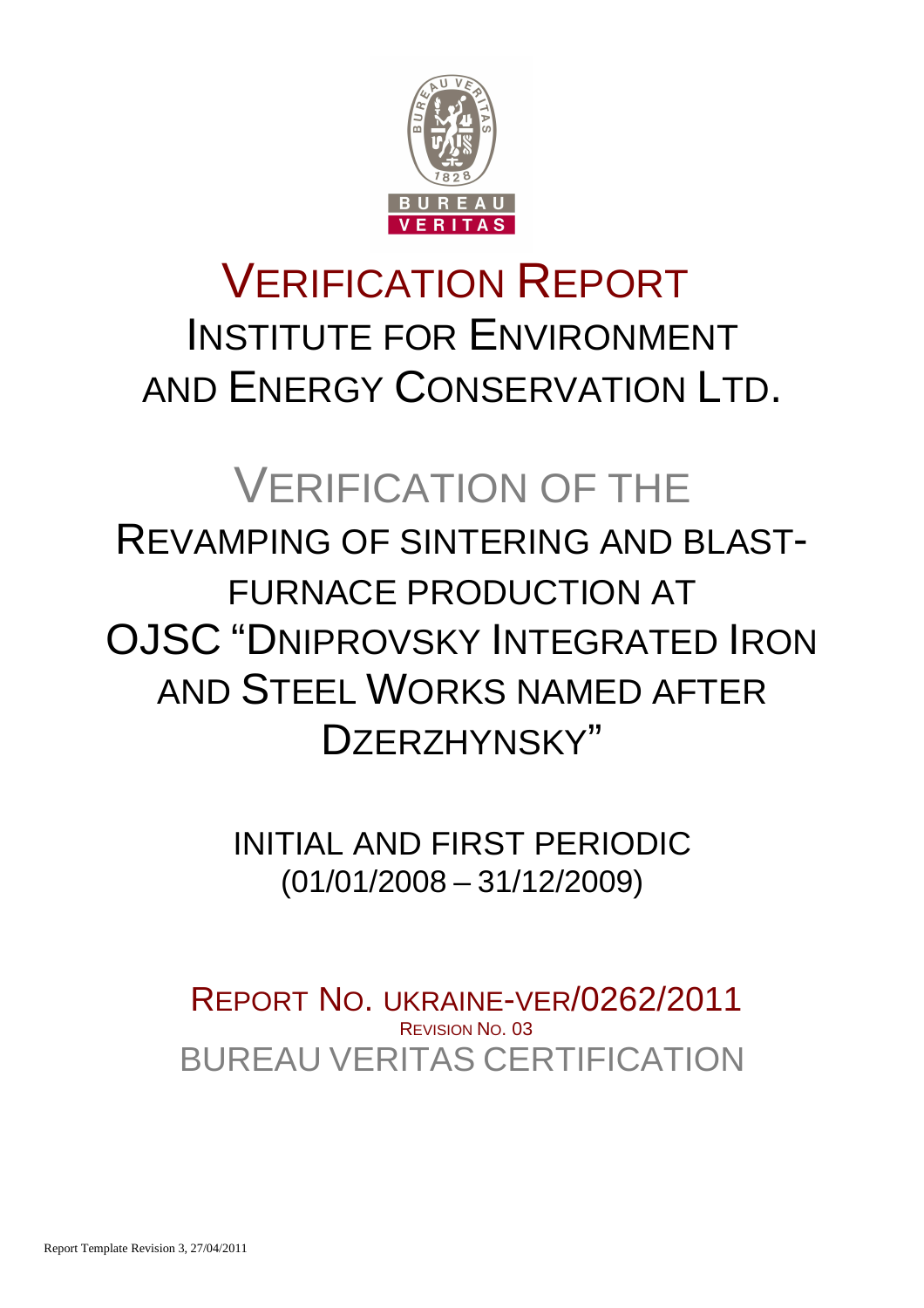

 $\overline{\phantom{a}}$ 

#### VERIFICATION REPORT

| Date of first issue:                                             |                        | Organizational unit:                                                                                                       |
|------------------------------------------------------------------|------------------------|----------------------------------------------------------------------------------------------------------------------------|
| 29/06/2011                                                       |                        | <b>Bureau Veritas Certification Holding SAS</b>                                                                            |
|                                                                  |                        |                                                                                                                            |
| Client:                                                          |                        | Client ref.:                                                                                                               |
| Institute for Environment and Energy                             |                        | Vasyl Vovchak                                                                                                              |
| Conservation Ltd.                                                |                        |                                                                                                                            |
| Summary:                                                         |                        |                                                                                                                            |
|                                                                  |                        | Bureau Veritas Certification has made the initial and 1 <sup>st</sup> periodic verification of the "Revamping of sintering |
|                                                                  |                        | and blast-furnace production at OJSC "Dniprovsky Integrated Iron and Steel Works named after                               |
|                                                                  |                        | Dzerzhynsky", project of Institute for Environment and Energy Conservation located in the city of                          |
|                                                                  |                        | Dniprodzerzhynsk, Dnipropetrovsk region, Ukraine, and applying JI specific approach, on the basis of                       |
|                                                                  |                        | UNFCCC criteria for the JI, as well as criteria given to provide for consistent project operations, monitoring             |
|                                                                  |                        |                                                                                                                            |
|                                                                  |                        | and reporting. UNFCCC criteria refer to Article 6 of the Kyoto Protocol, the JI rules and modalities and the               |
|                                                                  |                        | subsequent decisions by the JI Supervisory Committee, as well as the host country criteria.                                |
|                                                                  |                        | The verification scope is defined as a periodic independent review and ex post determination by the                        |
|                                                                  |                        | Accredited Entity of the monitored reductions in GHG emissions during defined verification period, and                     |
|                                                                  |                        | consisted of the following three phases: i) desk review of the project design and the baseline and monitoring              |
|                                                                  |                        | plan; ii) follow-up interviews with project stakeholders; iii) resolution of outstanding issues and the issuance           |
|                                                                  |                        | of the final verification report and opinion. The overall verification, from Contract Review to Verification               |
|                                                                  |                        | Report & Opinion, was conducted using Bureau Veritas Certification internal procedures.                                    |
|                                                                  |                        | The first output of the verification process is a list of Clarification, Corrective Actions Requests, Forward              |
| Actions Requests (CL, CAR and FAR), presented in Appendix A.     |                        |                                                                                                                            |
|                                                                  |                        | In summary, Bureau Veritas Certification confirms that the project is implemented as described in approved                 |
|                                                                  |                        | project design documents. Installed equipment being essential for generating emission reductions run                       |
|                                                                  |                        | reliably and is calibrated appropriately. The monitoring system is in place and the project is generating GHG              |
|                                                                  |                        | emission reductions. The GHG emission reductions are calculated accurately and without material errors,                    |
|                                                                  |                        | omissions, or misstatements, and the ERUs issued totalize 3 024 672 tons of CO2eq for the monitoring                       |
|                                                                  |                        | period 01/01/2008 - 31/12/2009 (1 665 516 tons of CO2eq for the period 01/01/2008 - 31/12/2008 and                         |
| 1 359 156 tons of CO2eq for the period 01/01/2009 - 31/12/2009). |                        |                                                                                                                            |
|                                                                  |                        | Our opinion relates to the project's GHG emissions and resulting GHG emission reductions reported and                      |
|                                                                  |                        | related to the approved project baseline and monitoring, and its associated documents.                                     |
| Report No.:                                                      | Subject Group:         |                                                                                                                            |
| UKRAINE-ver/0262/2011                                            | JI                     |                                                                                                                            |
| Project title:                                                   |                        |                                                                                                                            |
| Revamping<br>of<br>sintering                                     | and                    | blast-furnace                                                                                                              |
| production at OJSC "Dniprovsky Integrated Iron                   |                        |                                                                                                                            |
| and Steel Works named after Dzerzhynsky"                         |                        |                                                                                                                            |
| Work carried out by:                                             |                        |                                                                                                                            |
|                                                                  |                        |                                                                                                                            |
| Oleg Skoblyk - Team Leader, Lead Verifier                        |                        |                                                                                                                            |
| Vera Skitina - Team member, Lead Verifier                        |                        |                                                                                                                            |
| Iuliia Pylnova - Team member, Verifier                           |                        |                                                                                                                            |
| Victoria Legka - Team member, Verifier                           |                        |                                                                                                                            |
| Work reviewed by:                                                |                        |                                                                                                                            |
| Ivan Sokolov - Internal Technical Reviewers Certificatio         |                        | No distribution without permission from the                                                                                |
| Igor Alekseenko - Technical specialist                           |                        | Client or responsible organizational unit                                                                                  |
| Work approved by:                                                |                        |                                                                                                                            |
|                                                                  |                        |                                                                                                                            |
| Flavio Gomes - Operational Manager                               |                        | Limited distribution                                                                                                       |
|                                                                  |                        |                                                                                                                            |
| Date of this revision:<br>Rev. No.:<br>06/08/2011<br>03          | Number of pages:<br>35 | Unrestricted distribution                                                                                                  |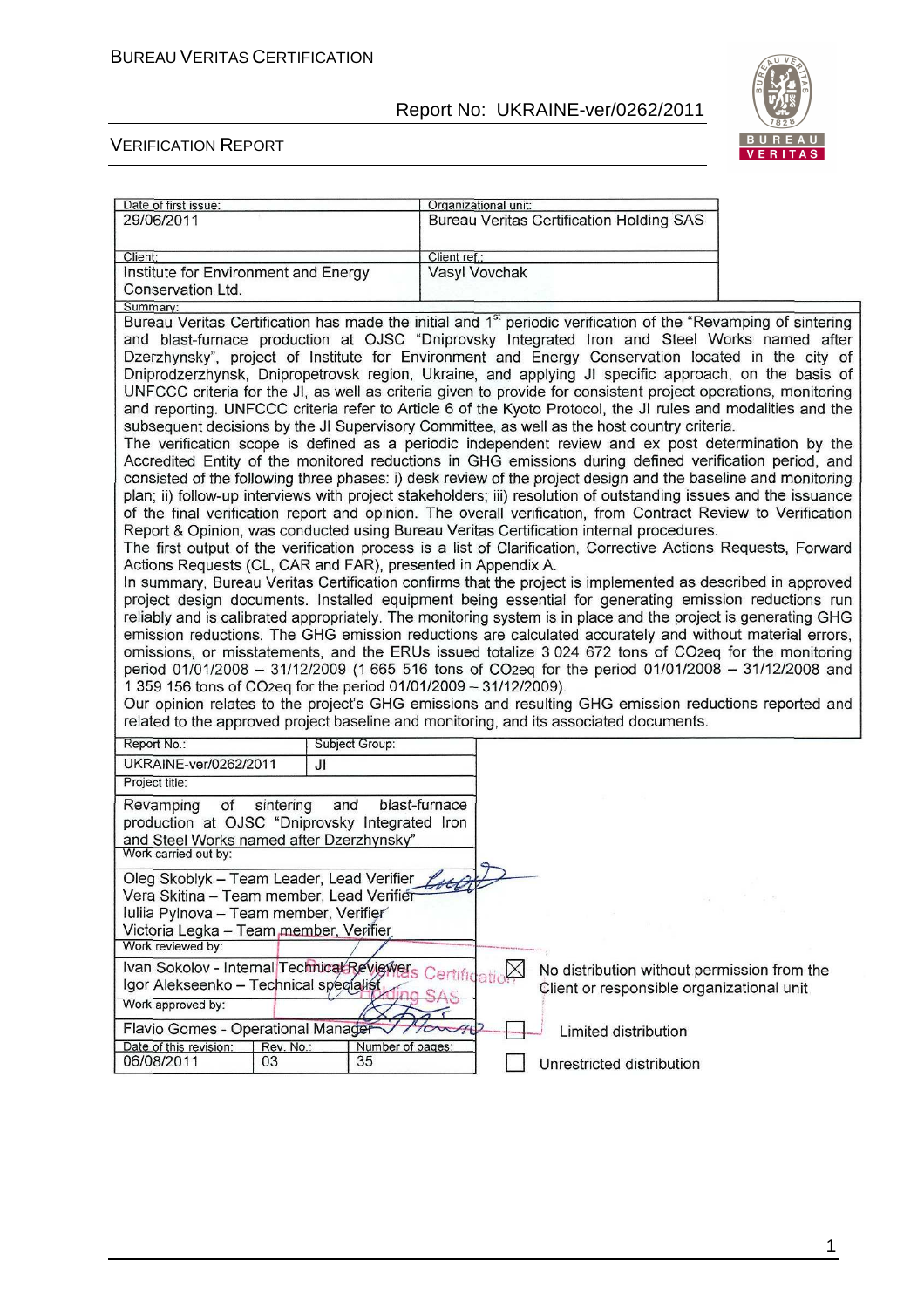

VERIFICATION REPORT

## **Abbreviations**

| AIE             | <b>Accredited Independent Entity</b>                                         |
|-----------------|------------------------------------------------------------------------------|
| <b>BFG</b>      | <b>Blast Furnace Gas</b>                                                     |
| CAR             | <b>Corrective Action Request</b>                                             |
| <b>CDM</b>      | <b>Clean Development Mechanism</b>                                           |
| <b>CHP</b>      | <b>Combined Heat and Power</b>                                               |
| <b>CL</b>       | <b>Clarification Request</b>                                                 |
| CO <sub>2</sub> | Carbon Dioxide                                                               |
| COG             | <b>Coke Oven Gas</b>                                                         |
| <b>DIISW</b>    | PJSC "Dniprovsky Integrated Iron and Steel Works named<br>after Dzerzhynsky" |
| <b>DFP</b>      | <b>Designated Focal Point</b>                                                |
| <b>DVM</b>      | Determination and Verification Manual                                        |
| EIA.            | <b>Environmental Impact Assessment</b>                                       |
| ERU             | <b>Emission Reduction Unit</b>                                               |
| AAU             | <b>Assigned Amount Unit</b>                                                  |
| <b>GHG</b>      | Green House Gas(es)                                                          |
| GWP             | <b>Global Warming Potential</b>                                              |
| $\mathsf{I}$    | Interview                                                                    |
| <b>IPCC</b>     | Intergovernmental Panel on Climate Change                                    |
| JI              | Joint Implementation                                                         |
| <b>JISC</b>     | Joint Implementation Supervisory Committee                                   |
| MP              | <b>Monitoring Plan</b>                                                       |
| MoV             | <b>Means of Verification</b>                                                 |
| <b>NGO</b>      | Non Government Organization                                                  |
| <b>PDD</b>      | <b>Project Design Document</b>                                               |
| <b>UNFCCC</b>   | United Nations Framework Convention for Climate Change                       |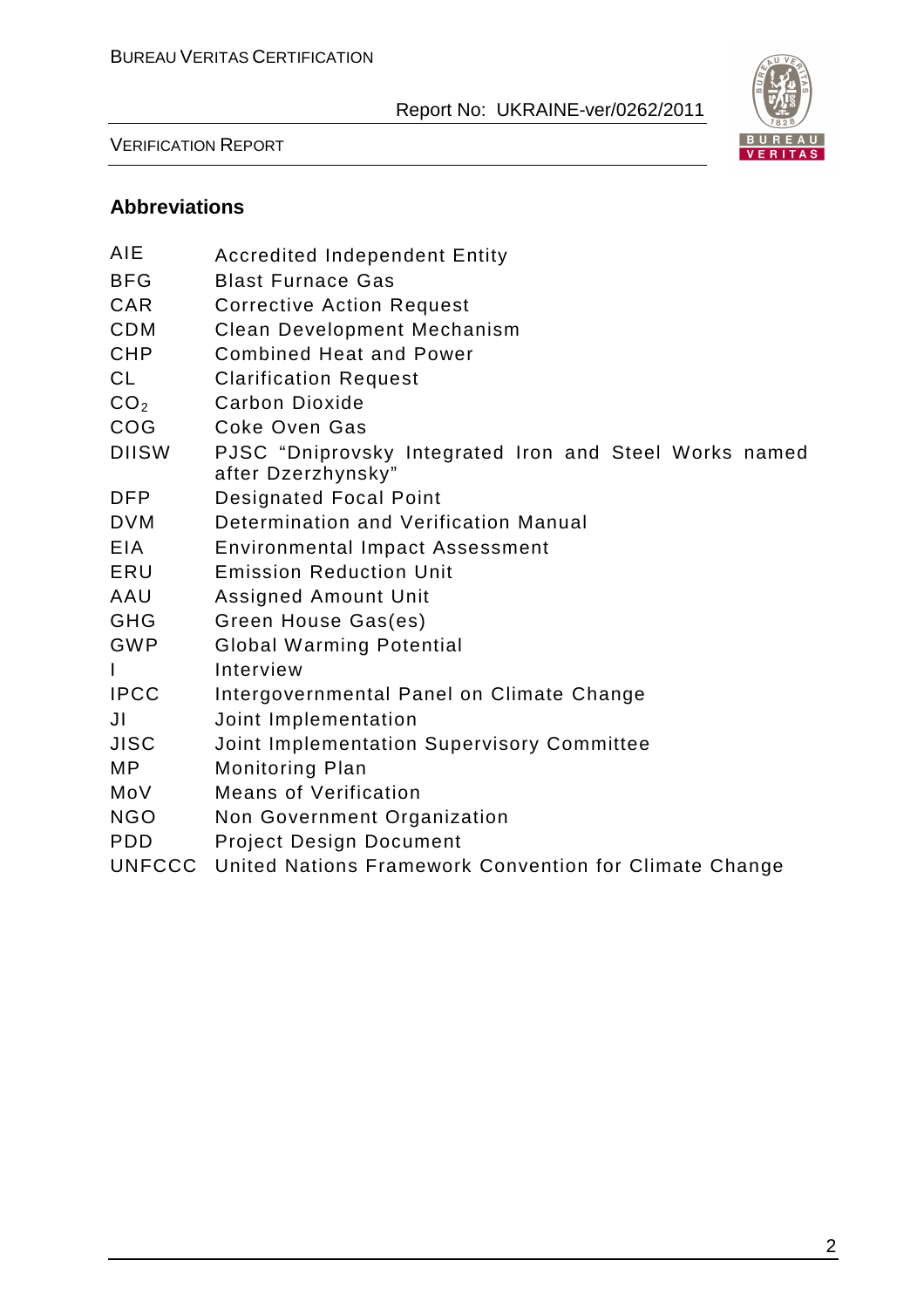

VERIFICATION REPORT

# **Table of Contents Page 2018**

| $\mathbf{1}$   |                                                             |  |
|----------------|-------------------------------------------------------------|--|
| 1.1            |                                                             |  |
| 1.2            |                                                             |  |
| 1.3            |                                                             |  |
| $\overline{2}$ |                                                             |  |
| 2.1            |                                                             |  |
|                |                                                             |  |
| 2.2            |                                                             |  |
| 2.3            | Resolution of Clarification, Corrective and Forward Action  |  |
|                |                                                             |  |
| 3              |                                                             |  |
| 3.1            | Remaining issues and FARs from previous verifications 7     |  |
| 3.2            |                                                             |  |
| 3.3            |                                                             |  |
| 3.4            | Compliance of the monitoring plan with the monitoring       |  |
| 3.5            |                                                             |  |
| 3.6            |                                                             |  |
| 3.7            | Verification regarding programmes of activities (102-110)10 |  |
| $\overline{4}$ |                                                             |  |
| 5              |                                                             |  |
|                |                                                             |  |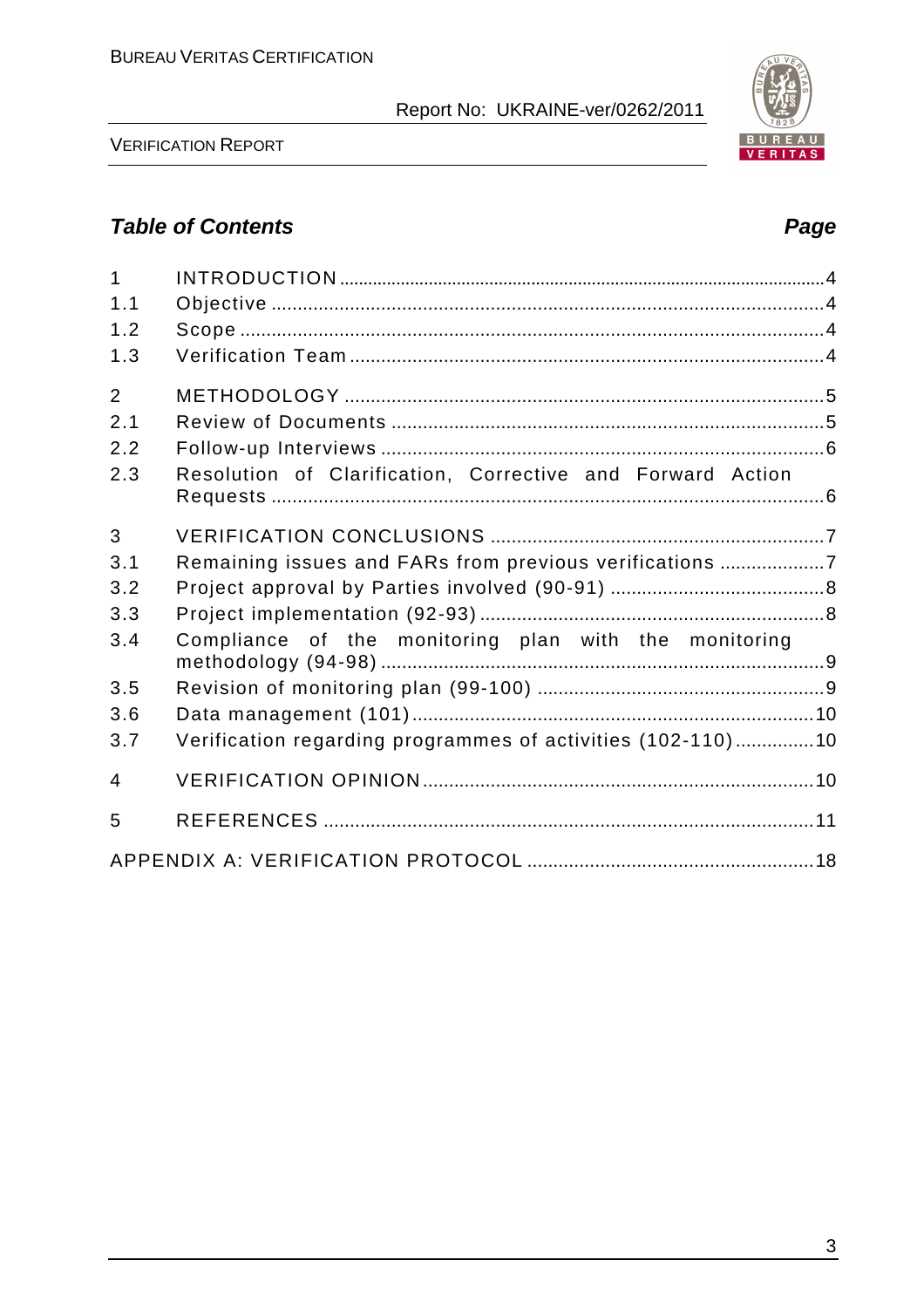

VERIFICATION REPORT

## **1 INTRODUCTION**

Institute for Environment and Energy Conservation Ltd. has commissioned Bureau Veritas Certification to verify the emissions reductions of its JI project "Revamping of sintering and blast-furnace production at OJSC "Dniprovsky Integrated Iron and Steel Works named after Dzerzhynsky" (hereafter called "the project") located in the city of Dniprodzerzhynsk, Dnipropetrovsk region, Ukraine.

This report summarizes the findings of the verification of the project, performed on the basis of UNFCCC criteria, as well as criteria given to provide for consistent project operations, monitoring and reporting.

## **1.1 Objective**

Verification is the periodic independent review and ex post determination by the Accredited Independent Entity of the monitored reductions in GHG emissions during defined verification period.

The objective of verification can be divided in Initial Verification and Periodic Verification.

UNFCCC criteria refer to Article 6 of the Kyoto Protocol, the JI rules and modalities and the subsequent decisions by the JI Supervisory Committee, as well as the host country criteria.

## **1.2 Scope**

Verification scope is defined as an independent and objective review and ex post determination by the Accredited Independent Entity of the monitored reductions in GHG emissions. The verification is based on the submitted monitoring report and the determined project design document including the project's baseline study and monitoring plan and other relevant documents. The information in these documents is reviewed against Kyoto Protocol requirements, UNFCCC rules and associated interpretations.

The verification is not meant to provide any consulting towards the Client. However, stated requests for clarifications, corrective and/or forward actions may provide input for improvement of the project monitoring towards reductions in the GHG emissions.

## **1.3 Verification Team**

The verification team consists of the following personnel:

Oleg Skoblyk

Bureau Veritas Certification Team Leader, Climate Change Lead Verifier;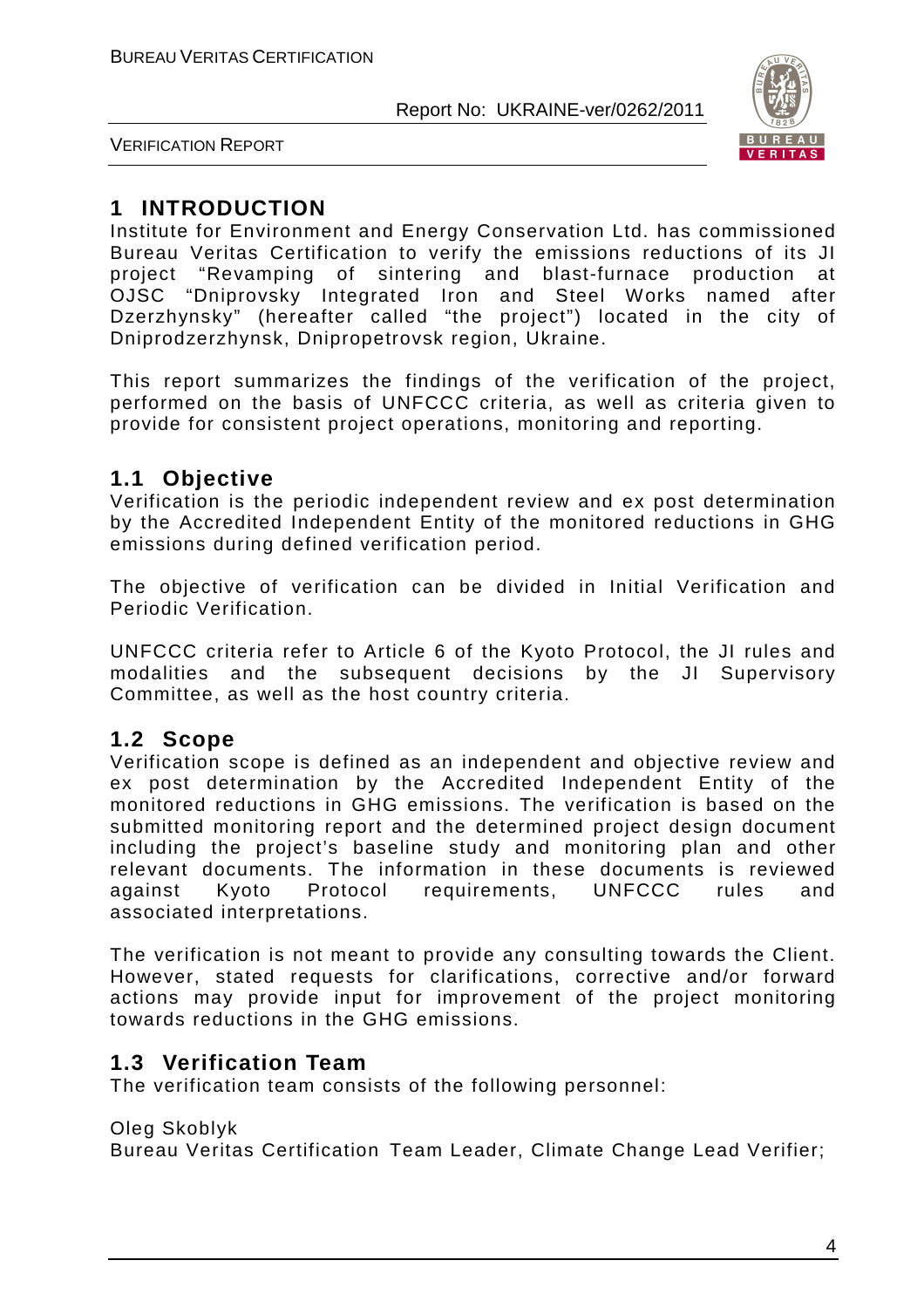

VERIFICATION REPORT

Vera Skitina

Bureau Veritas Certification Team Member, Climate Change Lead Verifier;

Iuiia Pylnova Bureau Veritas Certification Team Member, Climate Change Verifier;

Victoria Legka

Bureau Veritas Certification Team Member, Climate Change Verifier.

This verification report was reviewed by:

Ivan Sokolov Bureau Veritas Certification, Internal Technical Reviewer;

Igor Alekseenko

Bureau Veritas Certification, Technical specialist.

## **2 METHODOLOGY**

The overall verification, from Contract Review to Verification Report & Opinion, was conducted using Bureau Veritas Certification internal procedures.

In order to ensure transparency, a verification protocol was customized for the project, according to the version 01 of the Joint Implementation Determination and Verification Manual, issued by the Joint Implementation Supervisory Committee at its 19 meeting on 04/12/2009. The protocol shows, in a transparent manner, criteria (requirements), means of verification and the results from verifying the identified criteria. The verification protocol serves the following purposes:

- It organizes, details and clarifies the requirements a JI project is expected to meet;
- It ensures a transparent verification process where the verifier will document how a particular requirement has been verified and the result of the verification.

The completed verification protocol is enclosed in Appendix A to this report.

## **2.1 Review of Documents**

The Monitoring Report (MR) submitted by Institute for Environment and Energy Conservation Ltd. and additional background documents related to the project design and baseline, i.e. country Law, Project Design Document (PDD), Guidance on criteria for baseline setting and monitoring, Host party criteria, Kyoto Protocol, Clarifications on Verification Requirements to be Checked by an Accredited Independent Entity were reviewed.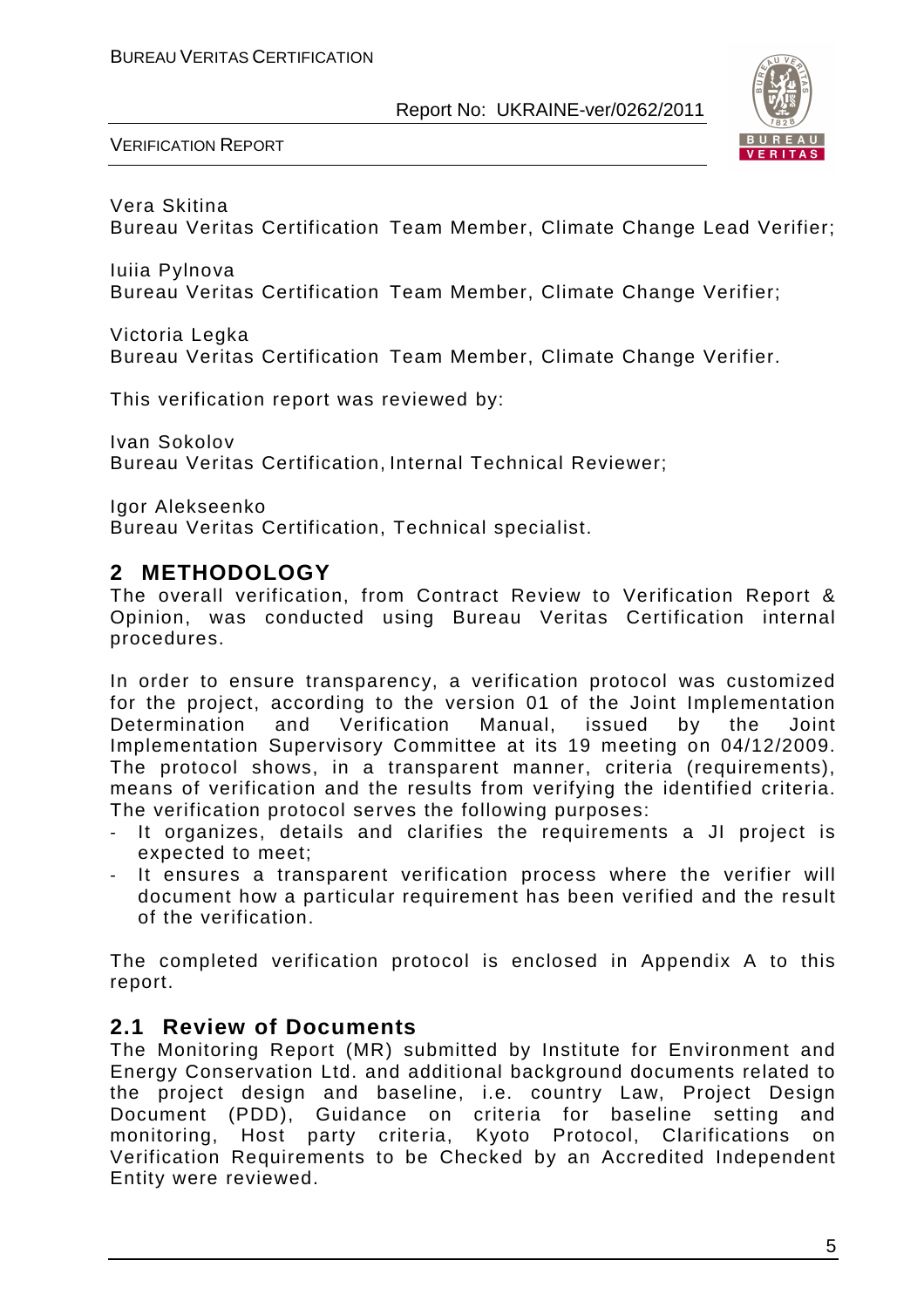

VERIFICATION REPORT

The verification findings presented in this report relate to the Monitoring Report versions 1, 2 and project as described in the determined PDD.

### **2.2 Follow-up Interviews**

On 26/04/2011 Bureau Veritas Certification performed on-site interviews with project stakeholders to confirm selected information and to resolve issues identified in the document review. Representatives of PJSC "Dniprovsky Integrated Iron and Steel Works named after Dzerzhynsky" (according to the documentation checked, 23.05.2011 PJSC "Dniprovsky Integrated Iron and Steel Works named after Dzerzhynsky" was established by changing the name of juridical person OJSC "Dniprovsky Integrated Iron and Steel Works named after Dzerzhynsky" to PJSC "Dniprovsky Integrated Iron and Steel Works named after Dzerzhynsky") and Institute for Environment and Energy Conservation Ltd. were interviewed (see References). The main topics of the interviews are summarized in Table 1.

| <b>Interviewed organization</b>                | <b>Interview topics</b>                                                       |
|------------------------------------------------|-------------------------------------------------------------------------------|
| PJSC "Dniprovsky                               | Organizational structure                                                      |
| Integrated Iron and                            | Responsibilities and authorities                                              |
| <b>Steel Works named</b><br>after Dzerzhynsky" | Roles and responsibilities for data collection<br>and processing              |
|                                                | Installation of equipment                                                     |
|                                                | Data logging, archiving and reporting                                         |
|                                                | Metering equipment control                                                    |
|                                                | Metering record keeping system, database                                      |
|                                                | IT management                                                                 |
|                                                | Training of personnel                                                         |
|                                                | Quality management procedures and technology<br>Internal audits and check-ups |
| Institute for Environment Baseline methodology |                                                                               |
| and Energy                                     | Monitoring plan                                                               |
| Conservation Ltd.                              | Monitoring report                                                             |

#### **Table 1 Interview topics**

### **2.3 Resolution of Clarification, Corrective and Forward Action Requests**

The objective of this phase of the verification is to raise the requests for corrective actions and clarification and any other outstanding issues that needed to be clarified for Bureau Veritas Certification positive conclusion on the GHG emission reductions calculations.

If the Verification Team, in assessing the monitoring report and supporting documents, identifies issues that need to be corrected,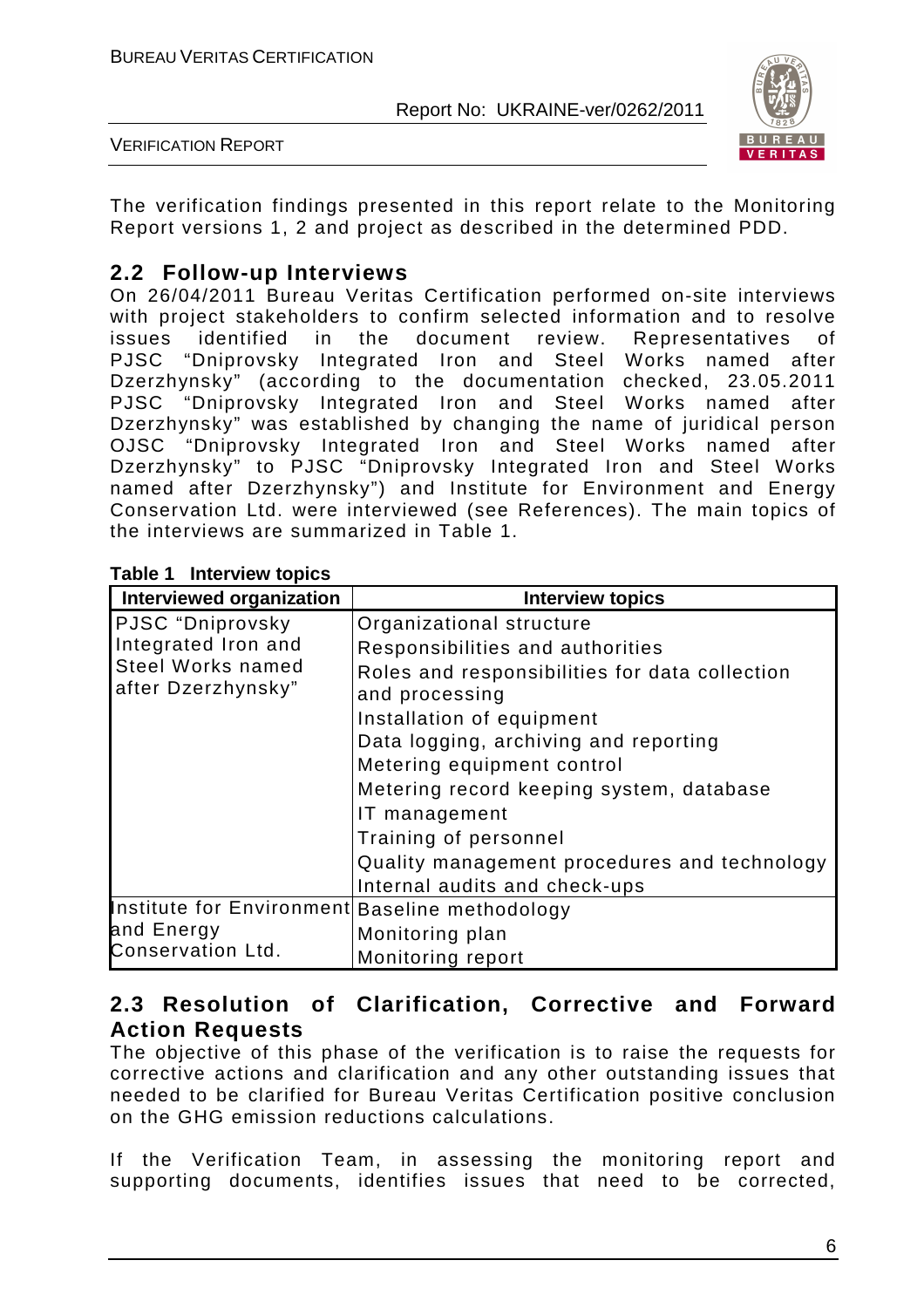

VERIFICATION REPORT

clarified or improved with regard to the monitoring requirements, it should raise these issues and inform the project participants of these issues in the form of:

(a) Corrective action request (CAR), requesting the project participants to correct a mistake that is not in accordance with the monitoring plan;

(b) Clarification request (CL), requesting the project participants to provide additional information for the AIE to assess compliance with the monitoring plan;

(c) Forward action request (FAR), informing the project participants of an issue, relating to the monitoring that needs to be reviewed during the next verification period.

To guarantee the transparency of the verification process, the concerns raised are documented in more detail in the verification protocol in Appendix A.

#### **3 VERIFICATION CONCLUSIONS**

In the following sections, the conclusions of the verification are stated.

The findings from the desk review of the original monitoring documents and the findings from interviews during the follow up visit are described in the Verification Protocol in Appendix A.

The Clarification, Corrective and Forward Action Requests are stated, where applicable, in the following sections and are further documented in the Verification Protocol in Appendix A. The verification of the Project resulted in 6 Corrective Action Requests, 8 Clarification Requests, and 2 Forward Action Requests.

The number between brackets at the end of each section corresponds to the DVM paragraph.

#### **3.1 Remaining issues and FARs from previous verifications**

There was one remaining issue (FAR #01) concerning keeping the data monitored for two years after the last transfer of emission reductions units for the project. The FAR (FAR 01 of this report) is still under consideration; the order concerning the procedure for keeping monitoring data is expected to be issued by PJSC "Dniprovsky Integrated Iron and Steel Works named after Dzerzhynsky" in July 2011. FAR 01 will be checked during next periodic verification.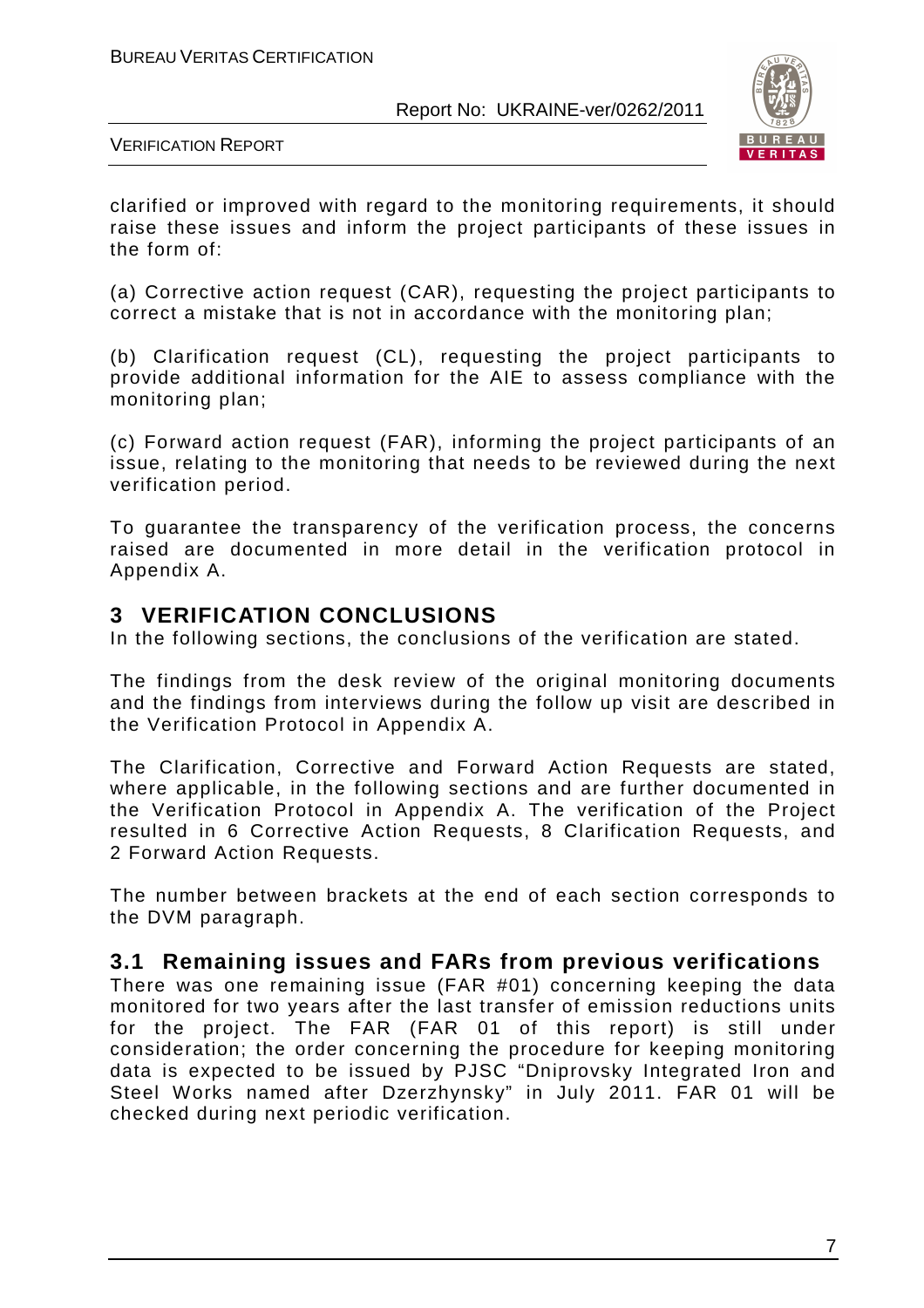

VERIFICATION REPORT

# **3.2 Project approval by Parties involved (90-91)**

Written project approval by the Netherlands (Declaration of Approval 2011JI15 on the JI project "Revamping of sintering and blastfurnace production at OJSC "Dniprovsky Integrated Iron and Steel Works named after Dzerzhynsky" issued by Ministry of Economic Affairs, Agriculture and Innovation dated 10.05.2011) has been issued by the DFP of that Party when submitting the first verification report to the secretariat for publication in accordance with paragraph 38 of the JI guidelines, at the latest.

Also, Letter of Approval (LoA #1838/23/7 dated 15/07/2011) on the JI project "Revamping of sintering and blast-furnace production at OJSC "Dniprovsky Integrated Iron and Steel Works named after Dzerzhynsky" issued by State Environmental Investment Agency of Ukraine that is National Focal Point of host Party (Ukarine).

The abovementioned written approvals are unconditional.

The identified areas of concern as to Project approval by Parties involved, project participants response and BV Certification's conclusion are described in Appendix A (refer to CAR 01).

## **3.3 Project implementation (92-93)**

The implementation status of the project.

| #                       | <b>Measures</b>                                  | $\mathbf{2}$<br>$\bf{0}$<br>0 | $\mathbf{2}$<br>$\mathbf{0}$<br>$\mathbf 0$ | $\mathbf{2}$<br>$\bf{0}$<br>$\mathbf{0}$ | $2^{\circ}$<br>$\bf{0}$<br>$\mathbf 0$ | 2 <sup>1</sup><br>$\mathbf 0$<br>$\mathbf 0$ | $\overline{2}$<br>$\mathbf 0$<br>$\bf{0}$ |
|-------------------------|--------------------------------------------------|-------------------------------|---------------------------------------------|------------------------------------------|----------------------------------------|----------------------------------------------|-------------------------------------------|
|                         |                                                  | 4                             | 5                                           | 6                                        | $\overline{7}$                         | 8                                            | 9                                         |
| 1                       | Technological improvements of the BFs            |                               |                                             |                                          |                                        |                                              |                                           |
|                         | operation:                                       |                               |                                             |                                          |                                        |                                              |                                           |
|                         | - improvement of blast furnace coke quality;     |                               |                                             |                                          |                                        |                                              |                                           |
|                         | - decreasing the silicon content in the pig      |                               |                                             |                                          |                                        |                                              |                                           |
|                         | iron;                                            |                               |                                             |                                          |                                        |                                              |                                           |
|                         | - decreasing the BFs idle times<br>and           |                               |                                             |                                          |                                        |                                              |                                           |
|                         | downtime;                                        |                               |                                             |                                          |                                        |                                              |                                           |
|                         | - partial substitution of the limestone by lime; |                               |                                             |                                          |                                        |                                              |                                           |
|                         | - improvement of quality of agglomerate.         |                               |                                             |                                          |                                        |                                              |                                           |
| $\boldsymbol{2}$        | Renewal and reconstruction of BF#1M              |                               |                                             |                                          |                                        |                                              |                                           |
| $\overline{3}$          | Implementation of a new oxygen plant AKAp        |                               |                                             |                                          |                                        |                                              |                                           |
|                         | $40/53 - 4$                                      |                               |                                             |                                          |                                        |                                              |                                           |
| $\overline{\mathbf{4}}$ | Modernization of the sintering process:          |                               |                                             |                                          |                                        |                                              |                                           |
|                         | improvements of solid fuel burning               |                               |                                             |                                          |                                        |                                              |                                           |
|                         | process, which is part of the sintering          |                               |                                             |                                          |                                        |                                              |                                           |
|                         | charge;                                          |                               |                                             |                                          |                                        |                                              |                                           |
|                         | increase of the level of steel waste             |                               |                                             |                                          |                                        |                                              |                                           |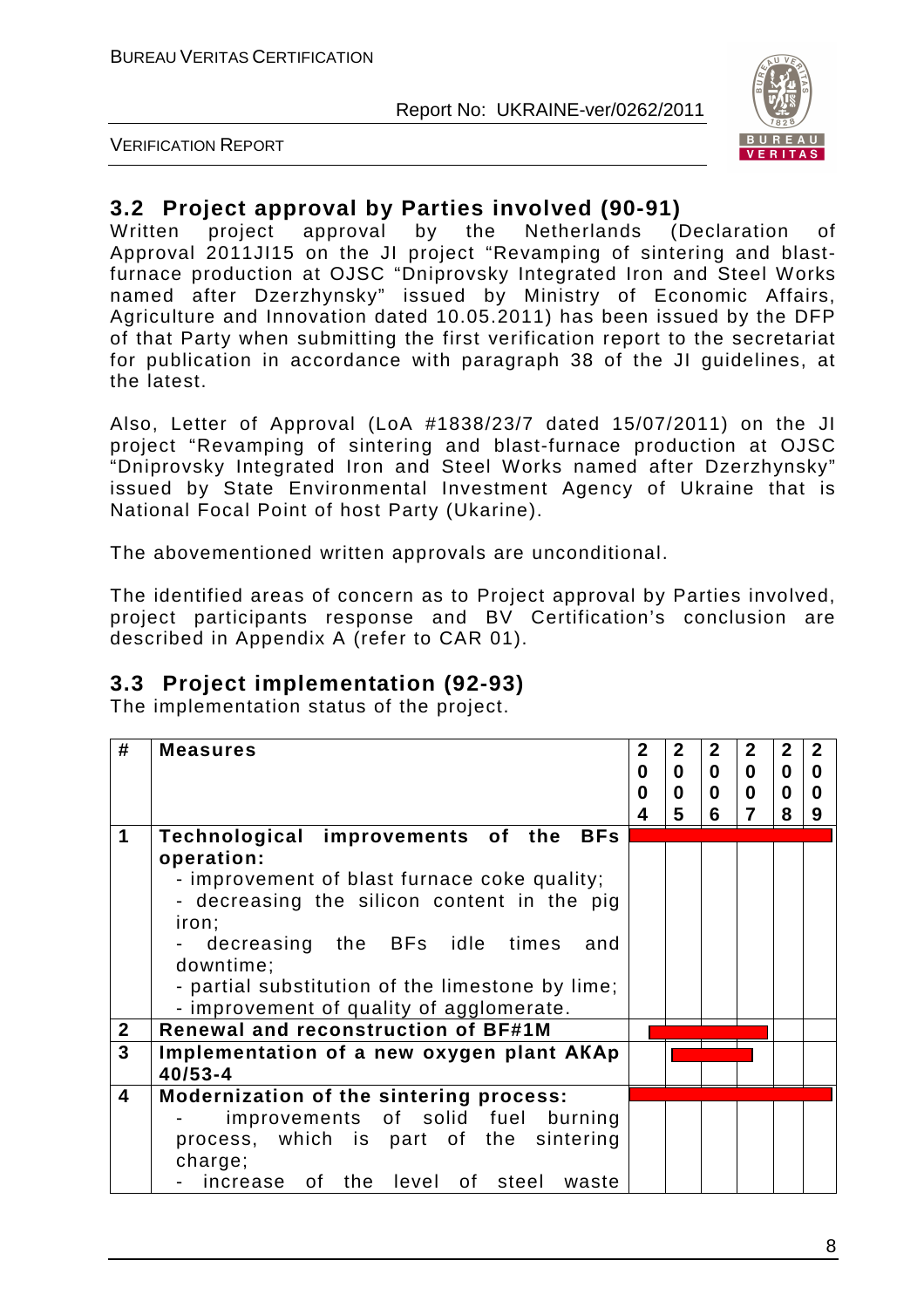

VERIFICATION REPORT

| utilization;<br>reaction;      | - implementation of the state-of-the-art dust<br>suppression and gas purification facilities;<br>- optimization of limestone decomposition<br>- improvement of natural gas burning<br>process, which is supplied to burners for the<br>ignition of sintering charge;<br>- improvements of chemical composition of |  |  |
|--------------------------------|-------------------------------------------------------------------------------------------------------------------------------------------------------------------------------------------------------------------------------------------------------------------------------------------------------------------|--|--|
| sinter charge;<br>agglomerate. | - reduction of fine fraction content in                                                                                                                                                                                                                                                                           |  |  |

The identified areas of concern as to Project implementation, project participants response and BV Certification's conclusion are described in Appendix A (refer to CL 01).

#### **3.4 Compliance of the monitoring plan with the monitoring methodology (94-98)**

The monitoring occurred in accordance with the monitoring plan included in the PDD regarding which the determination has been deemed final and is so listed on the UNFCCC JI website.

For calculating the emission reductions, key indicators, constants and variables such as total pig iron output, quantity of each fuel used in making pig iron, emission factor for fuel consumption, electricity consumed in producing pig iron, emission factor for electricity consumption, quantity of fuel used in sintering process, electricity consumed in sintering process, quantity of reducing agents, emission factor of each reducing agent, quantity of each other input, emission factor of each other input, quantity of fuel used for balance of process needs, and electricity consumed for balance of process needs, influencing the baseline emissions and the activity level of the project and the emissions as well as risks associated with the project were taken into account, as appropriate.

Data sources used for calculating emission reductions are clearly identified, reliable and transparent.

Emission factors, including default emission factors, are selected by carefully balancing accuracy and reasonableness, and appropriately justified of the choice.

The calculation of emission reductions or enhancements is based on conservative assumptions and the most plausible scenarios in a transparent manner.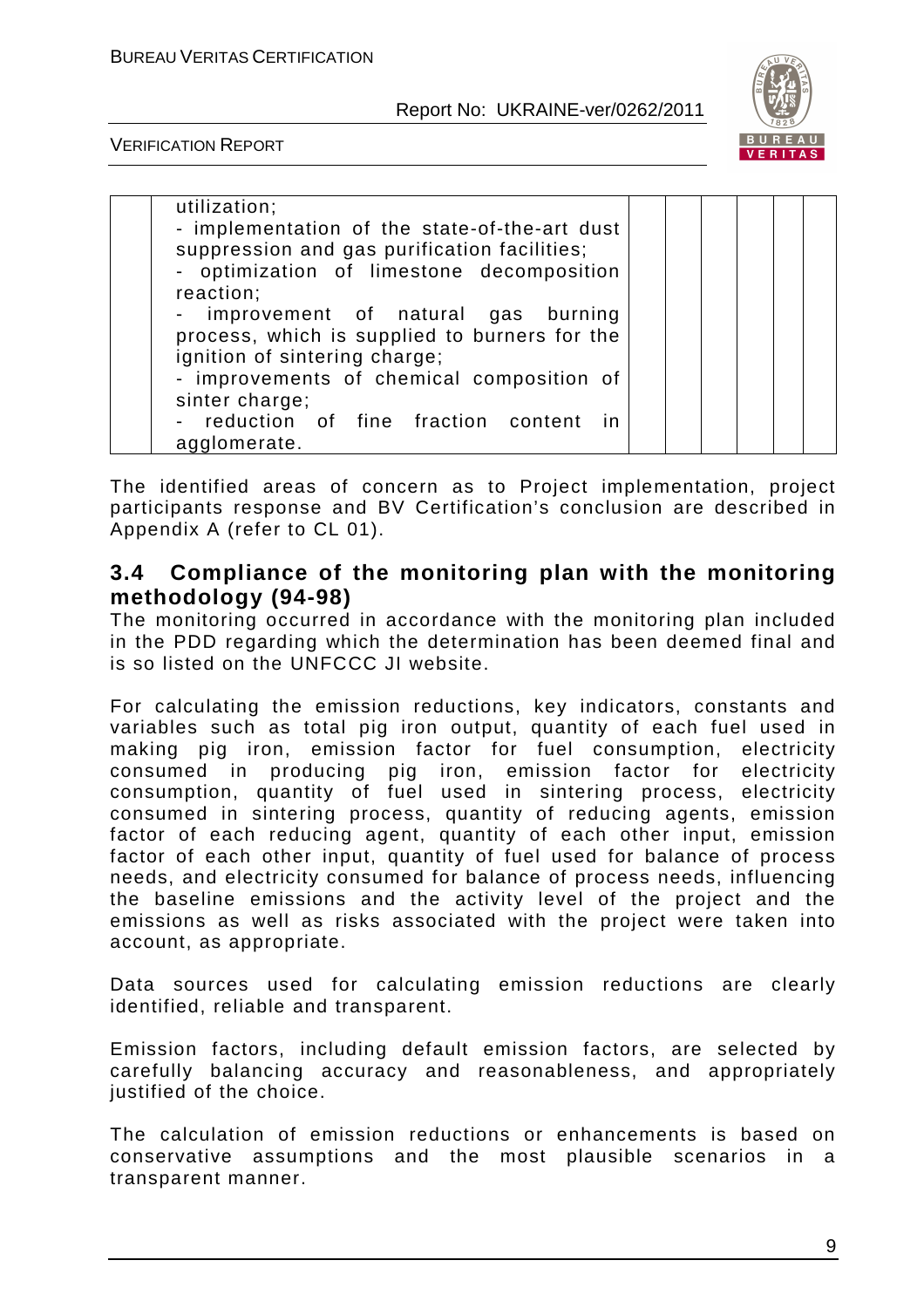

VERIFICATION REPORT

The identified areas of concern as to Compliance of the monitoring plan with the monitoring methodology, project participants response and BV Certification's conclusion are described in Appendix A (refer to CAR 02, CAR 03, CL 03, CAR 04, CAR 05, CL 04, CAR 06, CL 05).

# **3.5 Revision of monitoring plan (99-100)**

Not applicable.

### **3.6 Data management (101)**

The data and their sources, provided in monitoring report, are clearly identified, reliable and transparent.

The implementation of data collection procedures is in accordance with the monitoring plan, including the quality control and quality assurance procedures. These procedures are mentioned in the section "References" of this report.

The function of the monitoring equipment, including its calibration status, is in order.

The evidence and records used for the monitoring are maintained in a traceable manner.

The data collection and management system for the project is in accordance with the monitoring plan.

The identified areas of concern as to Data management, project participants response and BV Certification's conclusion are described in Appendix A (refer to CL 02, CL 06, CL 07, CL 08, FAR 01, FAR 02).

# **3.7 Verification regarding programmes of activities (102- 110)**

Not applicable.

## **4 VERIFICATION OPINION**

Bureau Veritas Certification has performed the initial and 1<sup>st</sup> periodic verification of the "Revamping of sintering and blast-furnace production at OJSC "Dniprovsky Integrated Iron and Steel Works named after Dzerzhynsky" Project in Ukraine, which applies JI specific approach. The verification was performed on the basis of UNFCCC criteria and host country criteria and also on the criteria given to provide for consistent project operations, monitoring and reporting.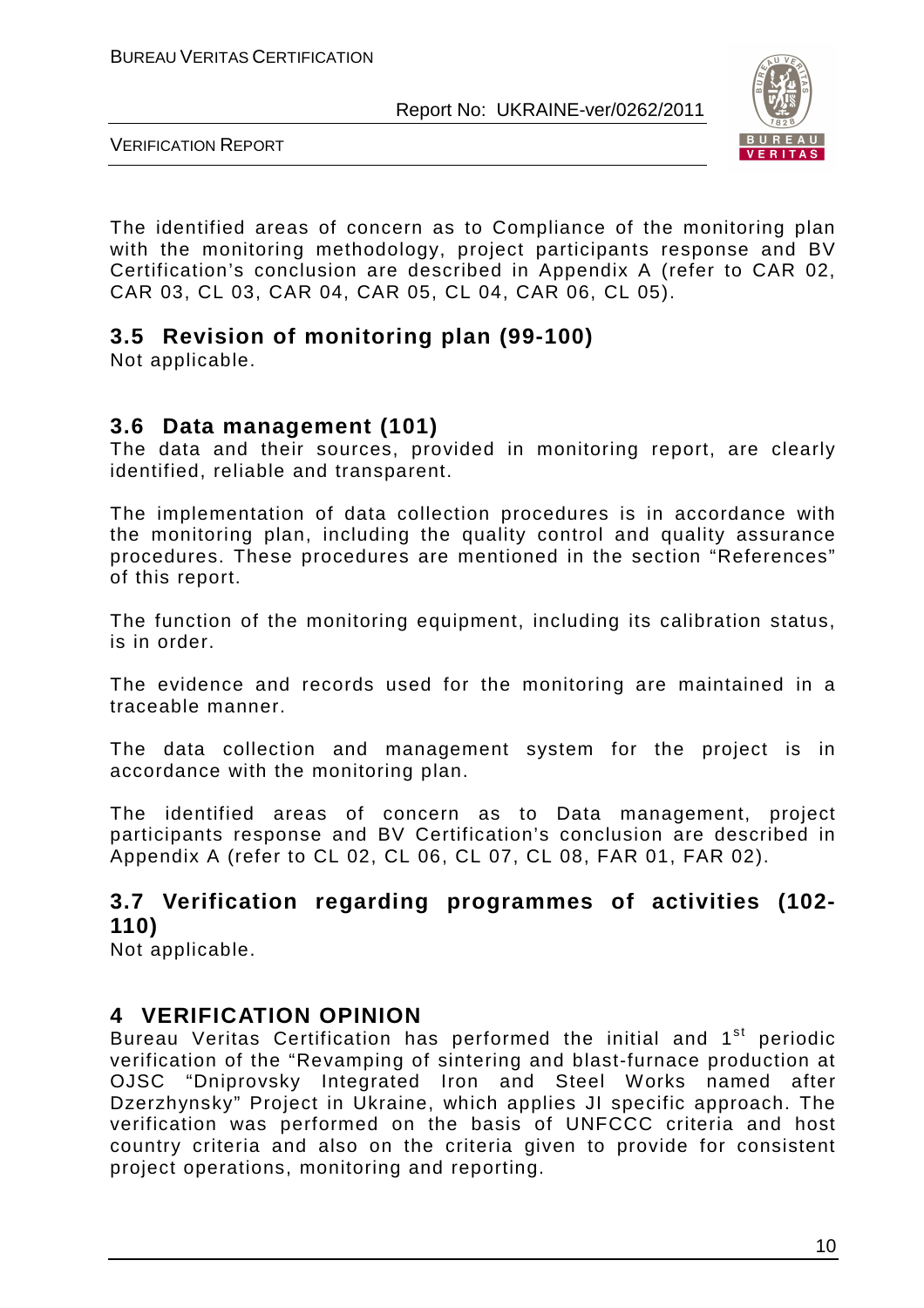

VERIFICATION REPORT

The verification consisted of the following three phases: i) desk review of the project design and the baseline and monitoring plan; ii) follow-up interviews with project stakeholders; iii) resolution of outstanding issues and the issuance of the final verification report and opinion.

The management of PJSC "Dniprovsky Integrated Iron and Steel Works named after Dzerzhynsky" is responsible for the preparation of the GHG emissions data and the reported GHG emission reductions of the project on the basis set out within the project Monitoring and Verification Plan indicated in the final PDD version 6. The development and maintenance of records and reporting procedures in accordance with that plan, including the calculation and determination of GHG emission reductions from the project, is the responsibility of the management of the project.

Bureau Veritas Certification verified the Project Monitoring Report version 2 for the reporting period as indicated below. Bureau Veritas Certification confirms that the project is implemented as planned and described in approved project design documents. Installed equipment being essential for generating emission reductions runs reliably and is calibrated appropriately. The monitoring system is in place and the project is generating GHG emission reductions.

Bureau Veritas Certification can confirm that the GHG emission reductions are accurately calculated and are free of material errors, omissions, or misstatements. Our opinion relates to the project's GHG emissions and resulting GHG emission reductions reported and related to the approved project baseline and monitoring plan, and its associated documents. Based on the information we have seen and evaluated, we confirm, with a reasonable level of assurance, the following statement:

Reporting period: From 01/01/2008 to 31/12/2008

| Baseline emissions         | $: 10$ 107 617 t $CO2$ equivalents.                   |
|----------------------------|-------------------------------------------------------|
| Project emissions          | $\therefore$ 8 442 101 t CO <sub>2</sub> equivalents. |
| <b>Emission Reductions</b> | $: 1665516tCO2$ equivalents.                          |

Reporting period: From 01/01/2009 to 31/12/2009 Baseline emissions : 10 568 919 t CO<sub>2</sub> equivalents. Project emissions : 9 209 763 t CO<sub>2</sub> equivalents. Emission Reductions : 1 359 156 t CO<sub>2</sub> equivalents.

For the monitoring period  $(01/01/2008 - 31/12/2009)$ , total amount of emission reductions is 3 024 672 CO<sub>2</sub> equivalents.

Project and baseline emissions which are stated above are rounded by monitoring report developers to the whole figure and are based on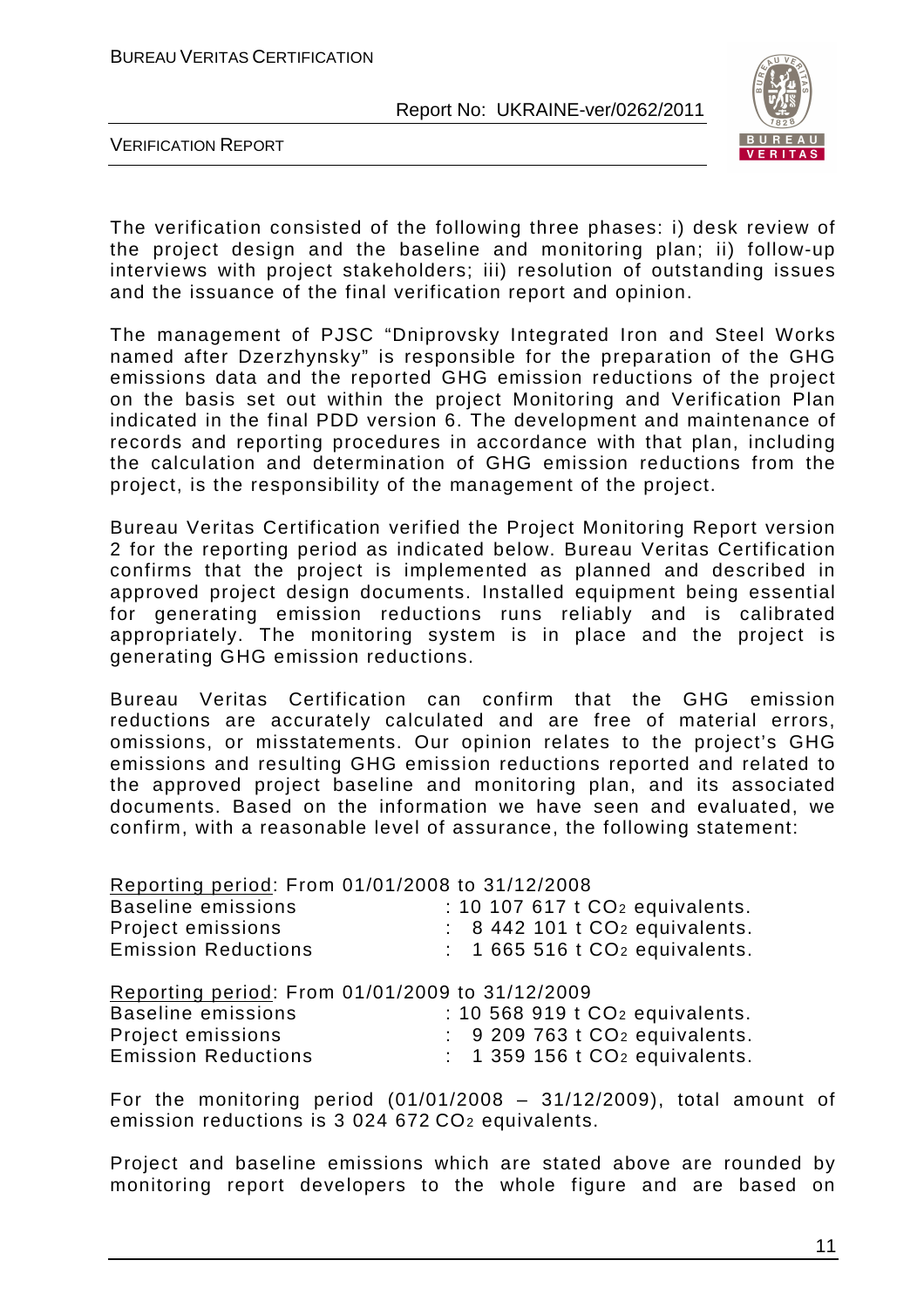

VERIFICATION REPORT

calculations which are demonstrated in excel file attached to the monitoring report.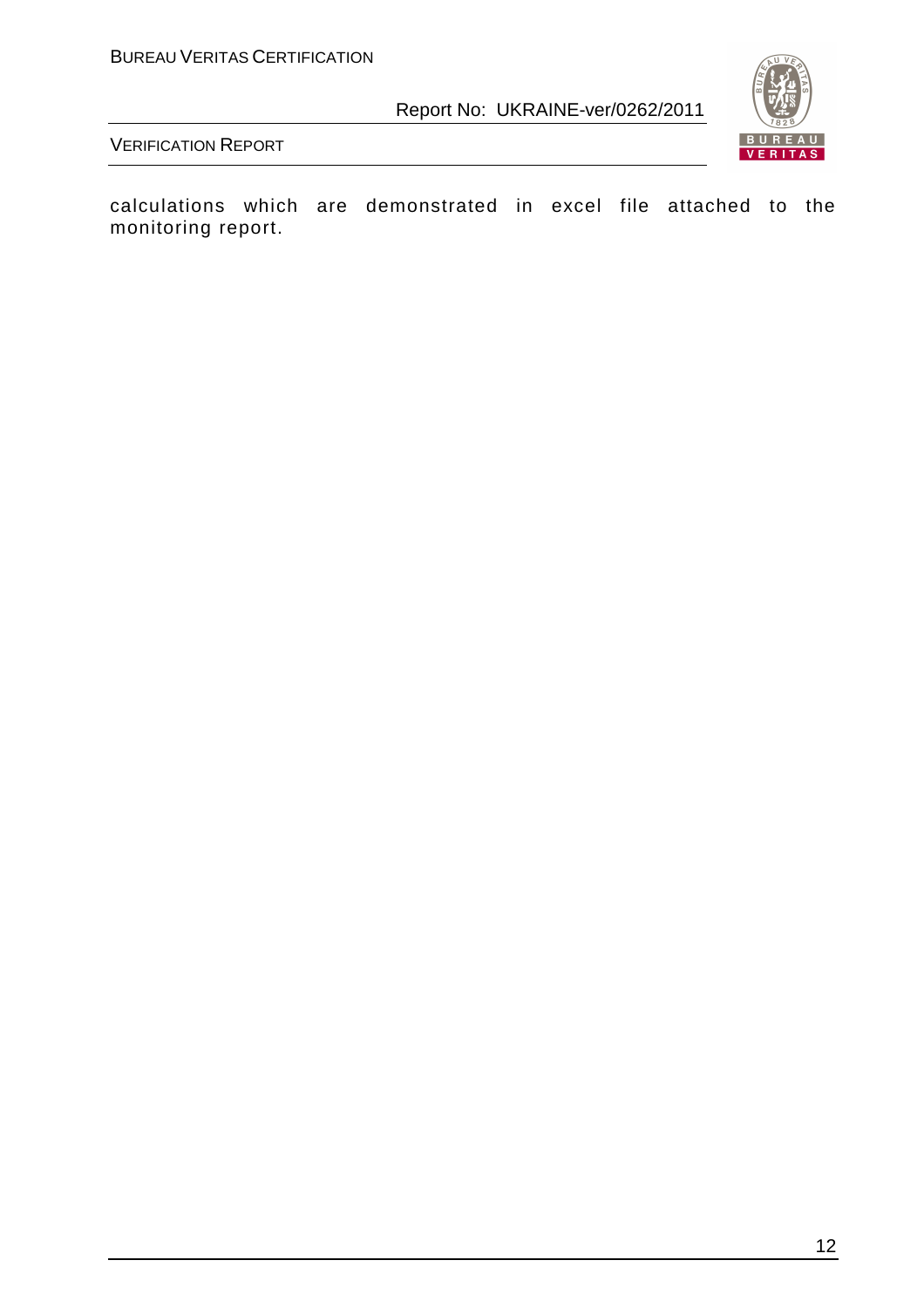

VERIFICATION REPORT

# **5 REFERENCES**

#### **Category 1 Documents:**

Documents provided by Institute for Environment and Energy Conservation Ltd. that relate directly to the GHG components of the project.

- /1/ PDD "Revamping of sintering and blast-furnace production at OJSC "Dniprovsky Integrated Iron and Steel Works named after Dzerzhynsky", version 6 dated 10/05/2011;
- /2/ Decree of Cabinet of Ministers of Ukraine #206, dated 22/02/2006;
- /3/ Monitoring Report "Revamping of sintering and blast-furnace production at OJSC "Dniprovsky Integrated Iron and Steel Works named after Dzerzhynsky" (2008-2009), version 1 dated 20.04.2011;
- /4/ Monitoring Report "Revamping of sintering and blast-furnace production at OJSC "Dniprovsky Integrated Iron and Steel Works named after Dzerzhynsky" (2008-2009), version 2 dated 30.05.2011;
- /5/ Letter of Endorsement №1807/23/7 on the JI project "Revamping of sintering and blast-furnace production at OJSC "Dniprovsky Integrated Iron and Steel Works named after Dzerzhynsky" dated November, 09, 2010 issued by National Environmental Investment Agency of Ukraine;
- /6/ Declaration of Approval 2011JI15 on the JI project "Revamping of sintering and blast-furnace production at OJSC "Dniprovsky Integrated Iron and Steel Works named after Dzerzhynsky" issued by Ministry of Economic Affairs, Agriculture and Innovation dated 10.05.2011.
- /7/ Letter of Approval #1838/23/7 dated 15/07/2011 on the JI project "Revamping of sintering and blast-furnace production at OJSC "Dniprovsky Integrated Iron and Steel Works named after Dzerzhynsky" issued by State Environmental Investment Agency of Ukraine;
- /8/ Excel-file "Revamping of sintering and blast-furnace production at OJSC DIISW-ER-Monitoring-2008-2009-mod".

#### **Category 2 Documents:**

Background documents related to the design and/or methodologies employed in the design or other reference documents.

- /1/ Glossary of JI terms, version 03, JISC;
- /2/ Guidance on Criteria for Baseline Setting and Monitoring, version 02, JISC;
- /3/ JISC "Clarification regarding the public availability of documents under the verification procedure under the Joint Implementation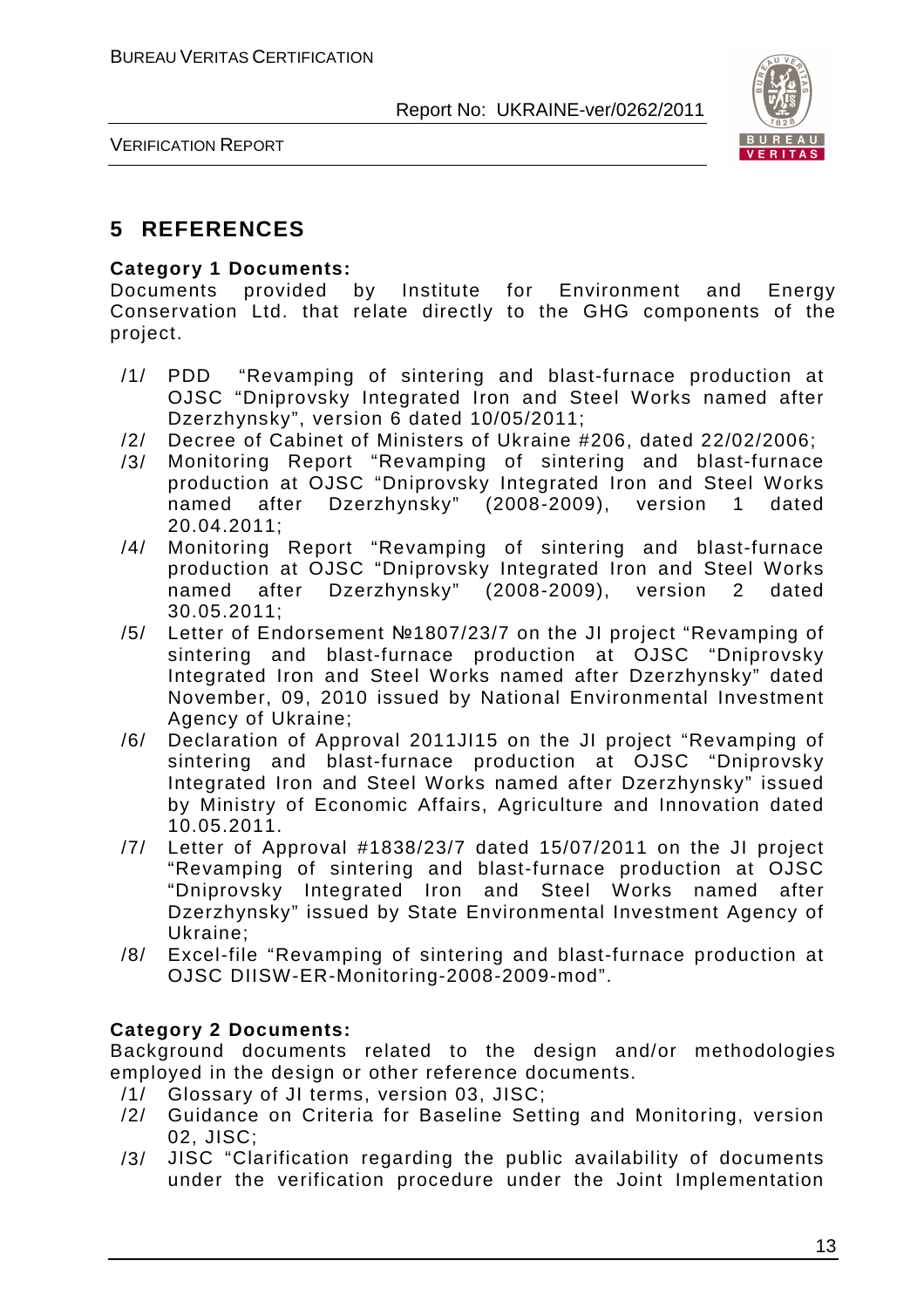

VERIFICATION REPORT

Supervisory Committee." Version 03;

- /4/ License #159170, Series AB, dated 28/08/2006, valid from 22/06/2006 till 01/07/2011, on providing the services to educational establishments, issued by the Ministry of Education and Science of Ukraine;
- /5/ Working educational plans and training programmes collected book for ventilation and aspiration units operator, approved of 30/09/2008, 3 categories, DIISW;
- /6/ Working educational plans and training programmes collected book for out-of-furnace steel processing steel maker specialty, approved of 30/09/2008, 6, 7 categories, DIISW;
- /7/ Certificate #1210037982TMS dated 22/03/2010, valid till 21/03/2013, on quality management system conformity to ISO 9001:2008 standard requirements, issued by TÜV SÜD Management Service GmbH Certification Entity;
- /8/ Report on audit dated 22/12/2009;
- /9/ Operational logbook, sintering plants 2, 3;
- /10/ Energy consumption results for 2008, 2009, 2010 at DIISW;
- /11/ Photo Active power energy meters at DRZ-10 substation;
- /12/ Energy measurement logbook, DRZ-10 substation;
- /13/ Logbook on energy consumed by DRZ-10 substation (power meters);
- /14/ Photo Natural gas calculation by electric automated system;
- /15/ Photo Natural gas calculation for April 2007 by electric automated system;
- /16/ Photo Oxygen calculation by electric automated system;
- /17/ Certificate on natural gas physical and chemical characteristics for the period since 01/01/2009 till 31/01/2009, issued by Dnipropetrovsk Chemical Analytical Laboratory;
- /18/ Certificate on natural gas physical and chemical characteristics for the period since 01/02/2009 till 28/02/2009, issued by Dnipropetrovsk Chemical Analytical Laboratory;
- /19/ Certificate on natural gas physical and chemical characteristics for the period since 01/03/2009 till 31/03/2009, issued by Dnipropetrovsk Chemical Analytical Laboratory;
- /20/ Certificate on natural gas physical and chemical characteristics for the period since 01/04/2009 till 30/04/2009, issued by Dnipropetrovsk Chemical Analytical Laboratory;
- /21/ Certificate on natural gas physical and chemical characteristics for the period since 01/05/2009 till 31/05/2009, issued by Dnipropetrovsk Chemical Analytical Laboratory;
- /22/ Certificate on natural gas physical and chemical characteristics for the period since 01/06/2009 till 30/06/2009, issued by Dnipropetrovsk Chemical Analytical Laboratory;
- /23/ Certificate on natural gas physical and chemical characteristics for the period since 01/07/2009 till 31/07/2009, issued by Dnipropetrovsk Chemical Analytical Laboratory;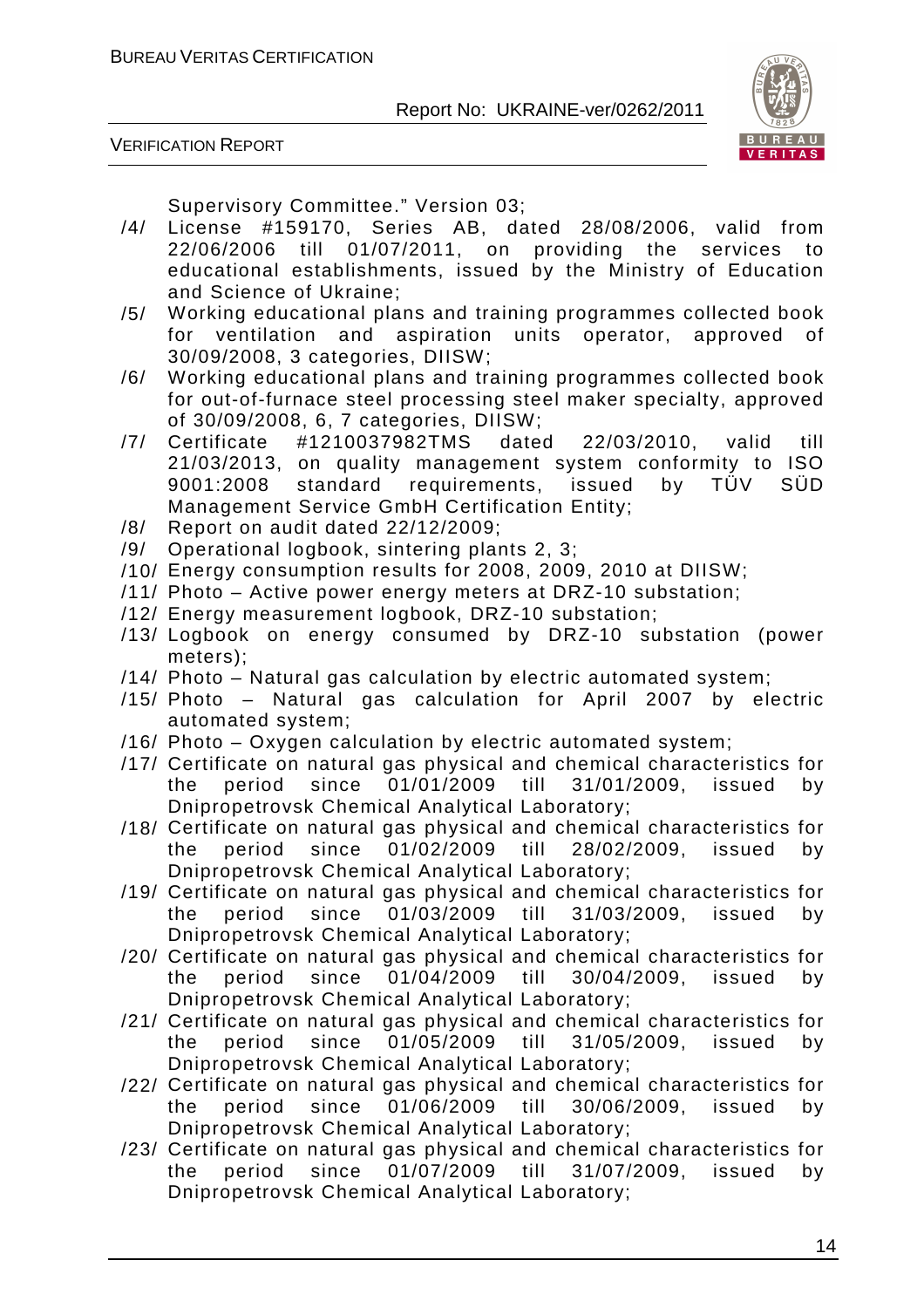

VERIFICATION REPORT

- /24/ Certificate on natural gas physical and chemical characteristics for the period since 01/08/2009 till 31/08/2009, issued by Dnipropetrovsk Chemical Analytical Laboratory;
- /25/ Certificate on natural gas physical and chemical characteristics for the period since 01/09/2009 till 30/09/2009, issued by Dnipropetrovsk Chemical Analytical Laboratory;
- /26/ Certificate on natural gas physical and chemical characteristics for the period since 01/10/2009 till 31/10/2009, issued by Dnipropetrovsk Chemical Analytical Laboratory;
- /27/ Certificate on natural gas physical and chemical characteristics for the period since 01/11/2009 till 30/11/2009, issued by Dnipropetrovsk Chemical Analytical Laboratory;
- /28/ Certificate on natural gas physical and chemical characteristics for the period since 01/12/2009 till 31/12/2009, issued by Dnipropetrovsk Chemical Analytical Laboratory;
- /29/ Certificate on natural gas physical and chemical characteristics for the period since 01/10/2008 till 31/10/2008, issued by Dnipropetrovsk Chemical Analytical Laboratory;
- /30/ Certificate on natural gas physical and chemical characteristics for the period since 01/07/2008 till 31/07/2008, issued by Dnipropetrovsk Chemical Analytical Laboratory;
- /31/ Certificate on natural gas physical and chemical characteristics for the period since 01/04/2008 till 30/04/2008, issued by Dnipropetrovsk Chemical Analytical Laboratory;
- /32/ Certificate on natural gas physical and chemical characteristics for the period since 01/01/2008 till 31/01/2008, issued by Dnipropetrovsk Chemical Analytical Laboratory;
- /33/ Certificate on natural gas physical and chemical characteristics for the period since 01/03/2008 till 31/03/2008, issued by Dnipropetrovsk Chemical Analytical Laboratory;
- /34/ Certificate on natural gas physical and chemical characteristics for the period since 01/05/2008 till 31/05/2008, issued by Dnipropetrovsk Chemical Analytical Laboratory;
- /35/ Report on audit #3330/2ENV/B0 on ISO 14001 standard, issued by TÜV Thüringen e. V. Management System and Personnel Certification Entity;
- /36/ Permit #5 dated 16/02/2009 on construction works, issued by State Dnipropetrovsk Region Inspection of Architecture and Construction Control;
- /37/ Statement dated 01/10/2008 of working committee on continuous casting machine #1 construction completeness;
- /38/ Statement dated 16/12/2008 of state inspection committee on completed by construction object commissioning;
- /39/ Permit #120436900-99, valid from 18/02/2008 till 18/02/2013, on stationary sources air pollution, issued by the Ministry of Environmental Protection of Ukraine;
- /40/ Statement dated 12/03/2008 of state inspection committee on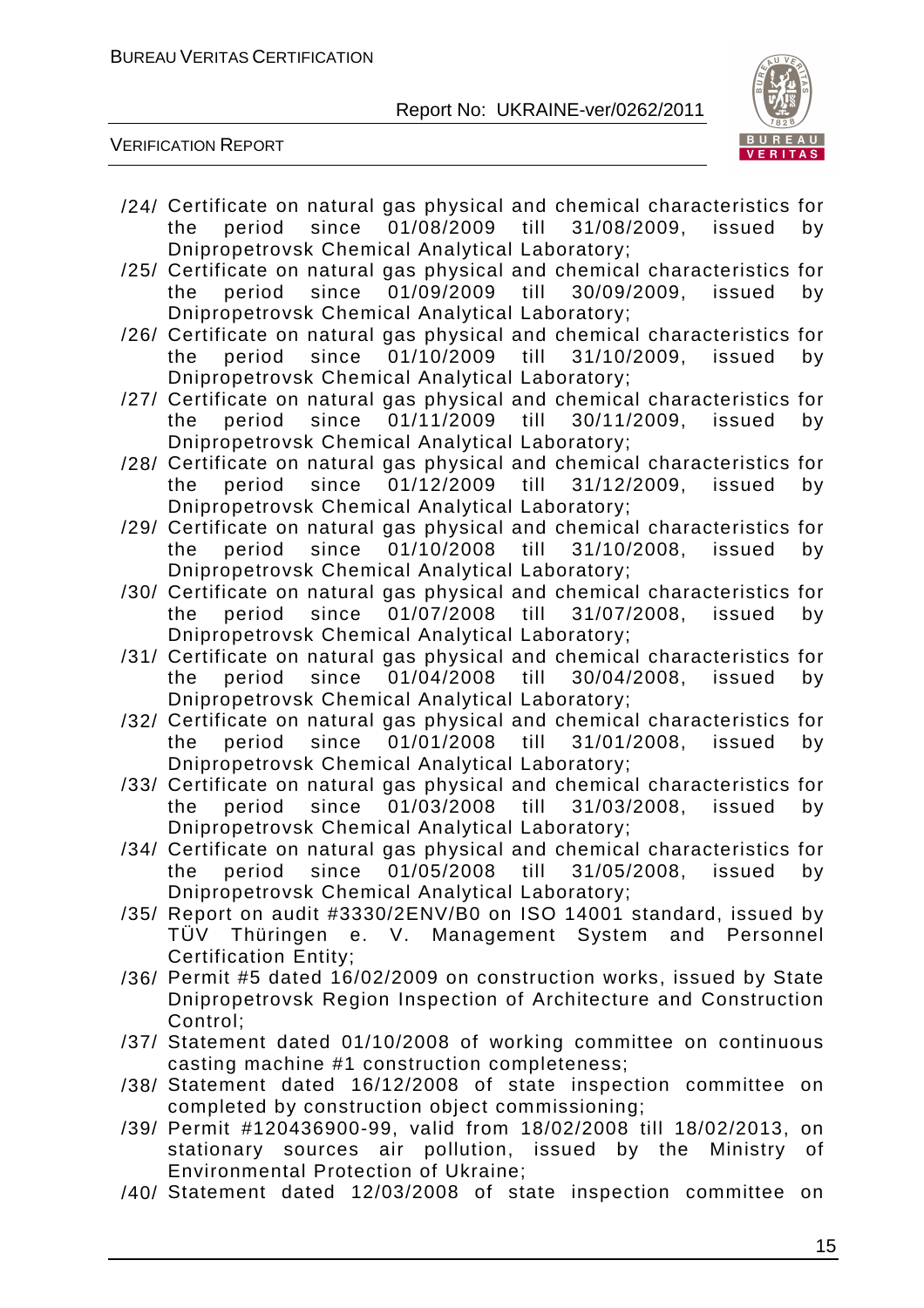VERIFICATION REPORT



completed by construction object, blast furnace #10;

- /41/ Order #228 dated 26/03/2008;
- /42/ Photo On-line data base on casting process records;
- /43/ Photo On-line data base on materials consumption records;
- /44/ Excel spreadsheet on blast furnace shop operation for 2009;
- /45/ Photo active power meter type САЗУ-И670, serial #42258;
- /46/ Photo active power meter type САЗУ-И670, serial #111336;
- /47/ Photo active power meter type САЗУ-И670, serial #09739;
- /48/ Logbook on power consumption from 0:00 a.m. till 0:00 p.m.;
- /49/ Power consumption by GSU-HPP for January 2009;
- /50/ Power consumption by GSU-HPP for September 2008;
- /51/ Passport #857 dated 21/02/2008 on pressure transmitter type Metran, serial #357395;
- /52/ Balance sheet for 2008, dated 16/01/2009, on iron during sinter production at DIISW;
- /53/ Technical characteristics of blast furnace #1M and service equipment;
- /54/ Actions on CO2 amount reduction during sinter production at sintering plant #2;
- /55/ Attestation certificate #06544-5-2-26/3 ГОМС dated 07/07/2008, valid till 07/07/2011, issued by the Ministry of the Industrial Policy of Ukraine.

### **Persons interviewed:**

List persons interviewed during the verification or persons that contributed with other information that are not included in the documents listed above.

- /1/ Antotnov Iu. H. head of the technical department;
- /2/ Hyryn Iu. V. chief sintering worker;
- /3/ Krupyi V. H. chief blast furnace worker;
- /4/ Sudak V. A. chief power engineer;
- /5/ Turkyn M. B. deputy chief power engineer;
- $/6/$  Kryzhanivskyi head of the sintering plant #2;
- /7/ Marchenko A. I. head of the blast furnace shop;
- /8/ Makhlai head of the converter shop;
- /9/ Iehorov Iu. V. chief metrologist, head of the control measuring equipment and facilities shop;
- /10/ Ievtushenko V. A. acting head of the metrological laboratory;
- /11/ Skrypchenko S. A. head of the technological weighting and measuring systems shop;
- /12/ Soletskyi V. M. chief engineer of the capital construction office;
- /13/ Motsnyi V. V. head of the technical department;
- /14/ Oliinyk N. A. head of the project development and construction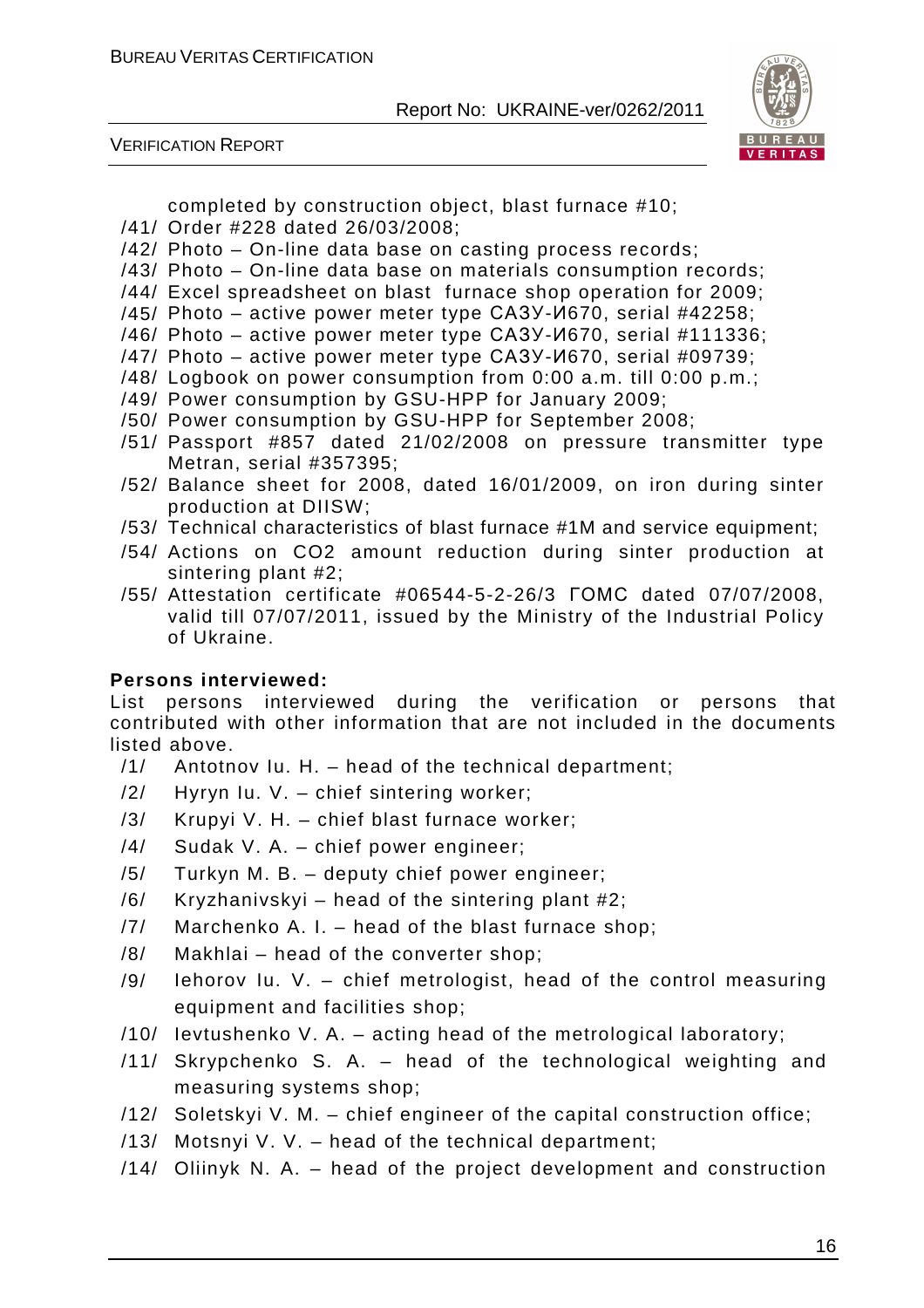

VERIFICATION REPORT

department;

- /15/ Shabanova I. R. head of the personnel technical education and training department;
- /16/ Hrytsan I. V. deputy head of the planning and economical department;
- /17/ Bairak Iu. M. acting head of the environmental protection service;
- /18/ Rudenko Iu. R. deputy head of the sintering and blast furnace production technical department;
- /19/ Honcharenko S. H. head of the technical department reequipment;
- /20/ Karpenko N. L. 1 category engineer of technical department blast furnace bureau.

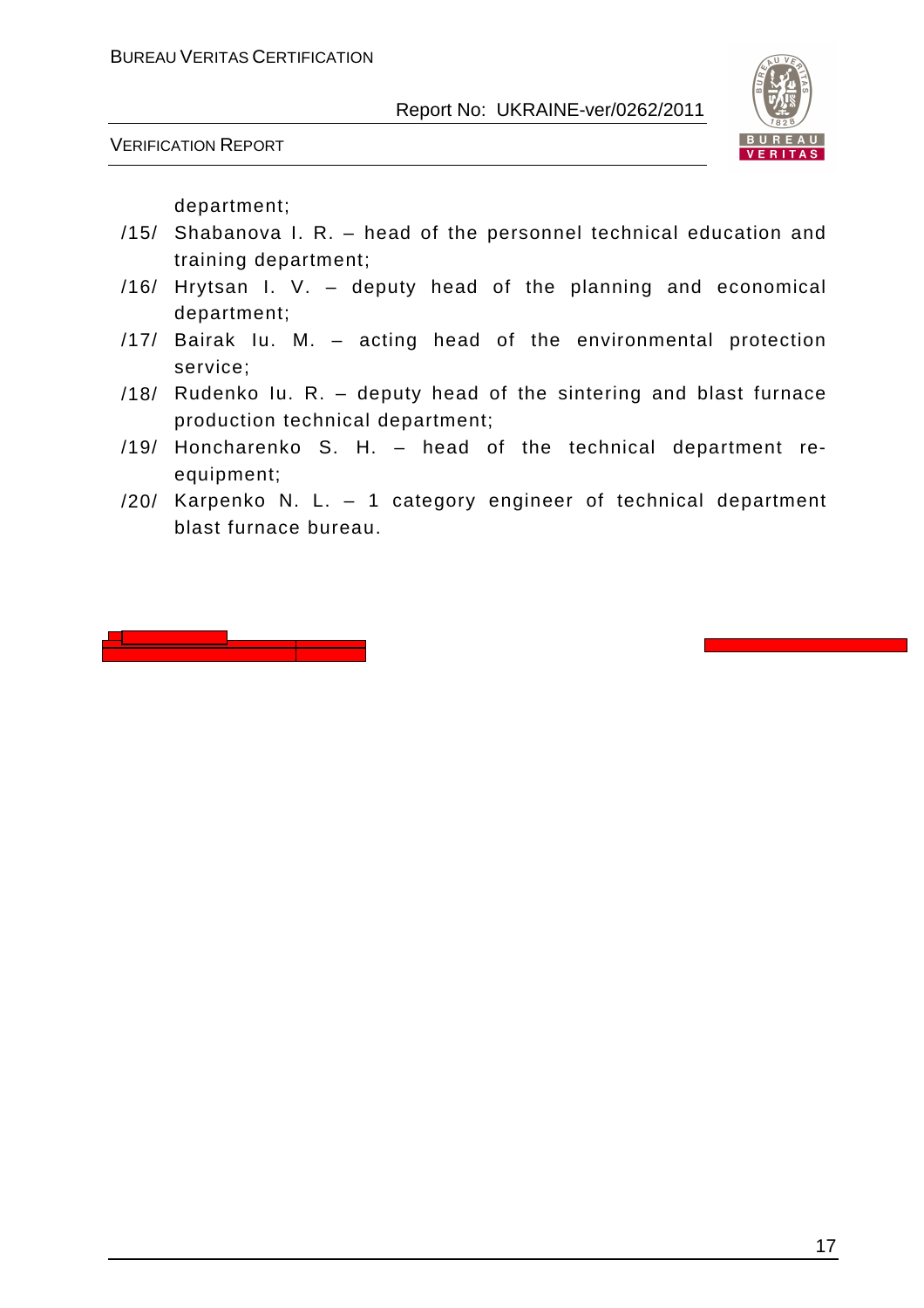

#### VERIFICATION REPORT

#### APPENDIX A: VERIFICATION PROTOCOL

#### **BUREAU VERITAS CERTIFICATION HOLDING SAS**

#### **Check list for verification, according to the JOINT IMPLEMENTATION DETERMINATION AND VERIFICATION MANUAL (Version 01)**

| <b>DVM</b>       | <b>Check Item</b>                                                                                                                                                                                                  | <b>Initial finding</b>                                                                                                                                                      | <b>Draft</b>                 | <b>Final</b> |
|------------------|--------------------------------------------------------------------------------------------------------------------------------------------------------------------------------------------------------------------|-----------------------------------------------------------------------------------------------------------------------------------------------------------------------------|------------------------------|--------------|
| <b>Paragraph</b> | <b>Project approvals by Parties involved</b>                                                                                                                                                                       |                                                                                                                                                                             | <b>Conclusion Conclusion</b> |              |
| 90               | host Party, issued a written<br>project approval when submitting<br>the first verification report to the<br>secretariat for publication in<br>accordance with paragraph 38 of<br>the JI guidelines, at the latest? | Has the DFPs of at least one $ CAR$ 01. There is no written project<br>Party involved, other than the approval from Parties involved indicated in<br>the Monitoring Report. | <b>CAR 01</b>                | OK.          |
| 91               | all<br>the<br>Are<br>approvals by Parties involved involved are unconditional.<br>unconditional?                                                                                                                   | written project The written project approvals by Parties                                                                                                                    | <b>OK</b>                    | OK.          |
|                  | <b>Project implementation</b>                                                                                                                                                                                      |                                                                                                                                                                             |                              |              |
| 92               | Has<br>the<br>project<br>been<br>the PDD regarding which the schedule included in the PDD.<br>determination has been deemed<br>final and is so listed on the<br>UNFCCC JI website?                                 | Implementation of the project activity is<br>implemented in accordance with $\vert$ based on the project implementation                                                     | OK.                          | OK.          |
| 93               | the project during the monitoring status                                                                                                                                                                           | What is the status of operation of Monitoring report indicates the current<br>of<br>activity<br>the<br>project                                                              |                              |              |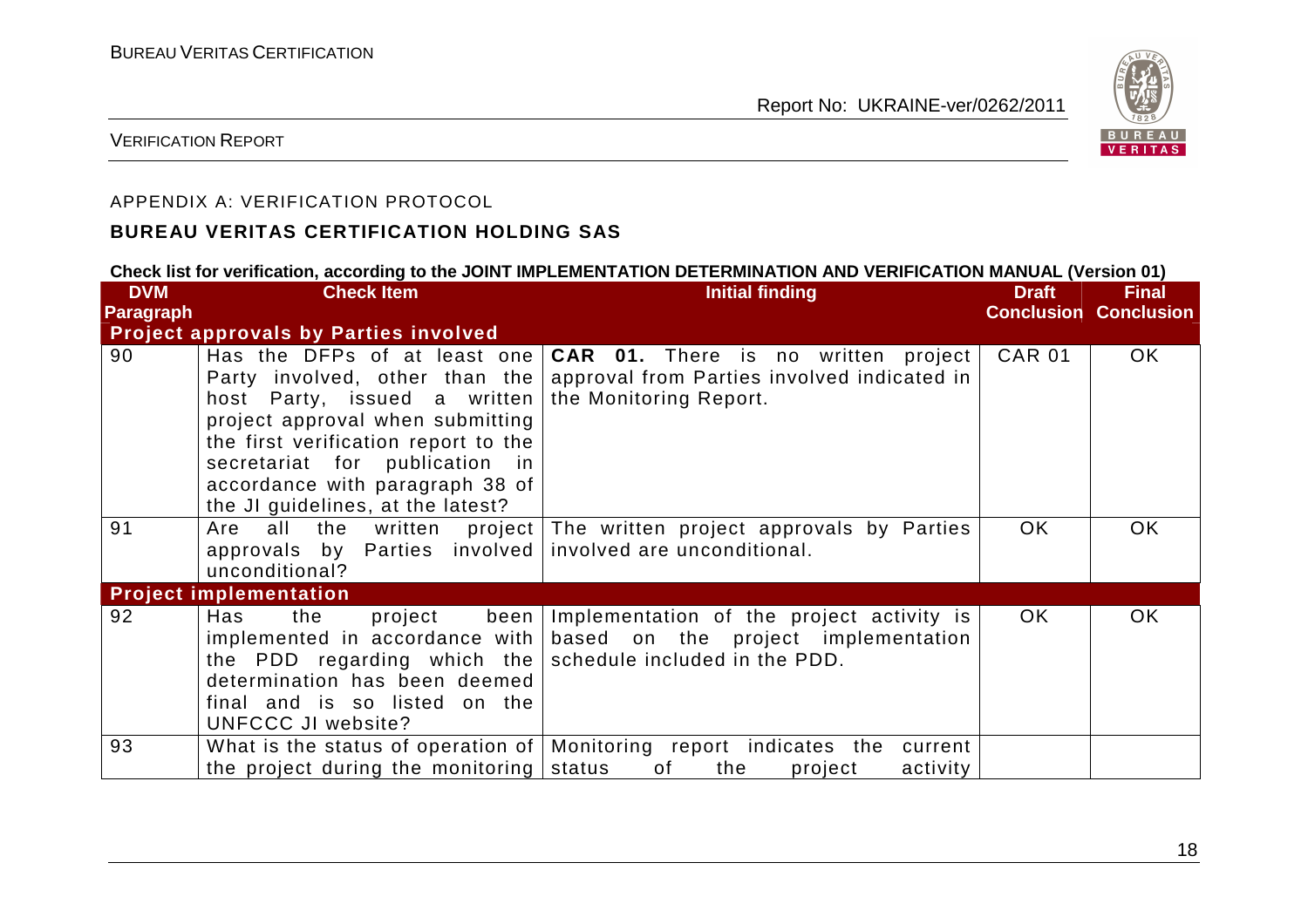

| <b>VERIFICATION REPORT</b> |                                                                                                                                                                                                                                                                                                                                                                                                                                                                                                                                                                                                                                                                                                                                                                                                                                                                                                                  | <b>BUREAU</b><br><b>VERITAS</b> |
|----------------------------|------------------------------------------------------------------------------------------------------------------------------------------------------------------------------------------------------------------------------------------------------------------------------------------------------------------------------------------------------------------------------------------------------------------------------------------------------------------------------------------------------------------------------------------------------------------------------------------------------------------------------------------------------------------------------------------------------------------------------------------------------------------------------------------------------------------------------------------------------------------------------------------------------------------|---------------------------------|
| period?                    | implementation.<br>1. Technological improvements in the BFs<br>operation:<br>improvement of blast furnace coke<br>quality;<br>- decreasing the silicon content in the pig<br>iron;<br>- decreasing the BFs idle times and<br>downtime:<br>- partial substitution of the limestone by<br>lime;<br>improvement of the<br>quality<br>of<br>agglomerate.<br>2. Renewal and reconstruction of BF#1M.<br>3. Implementation of a new oxygen plant<br>AKAp 40/53-4.<br>4. Modernization of the sintering process:<br>improvements of solid fuel burning<br>process, which is part of the sintering<br>charge;<br>- increase of the level of steel waste<br>utilization;<br>- implementation of the state-of-the-art<br>dust suppression and gas purification<br>facilities;<br>- optimization of limestone decomposition<br>reaction;<br>improvement of natural gas burning<br>process, which is supplied to burners for |                                 |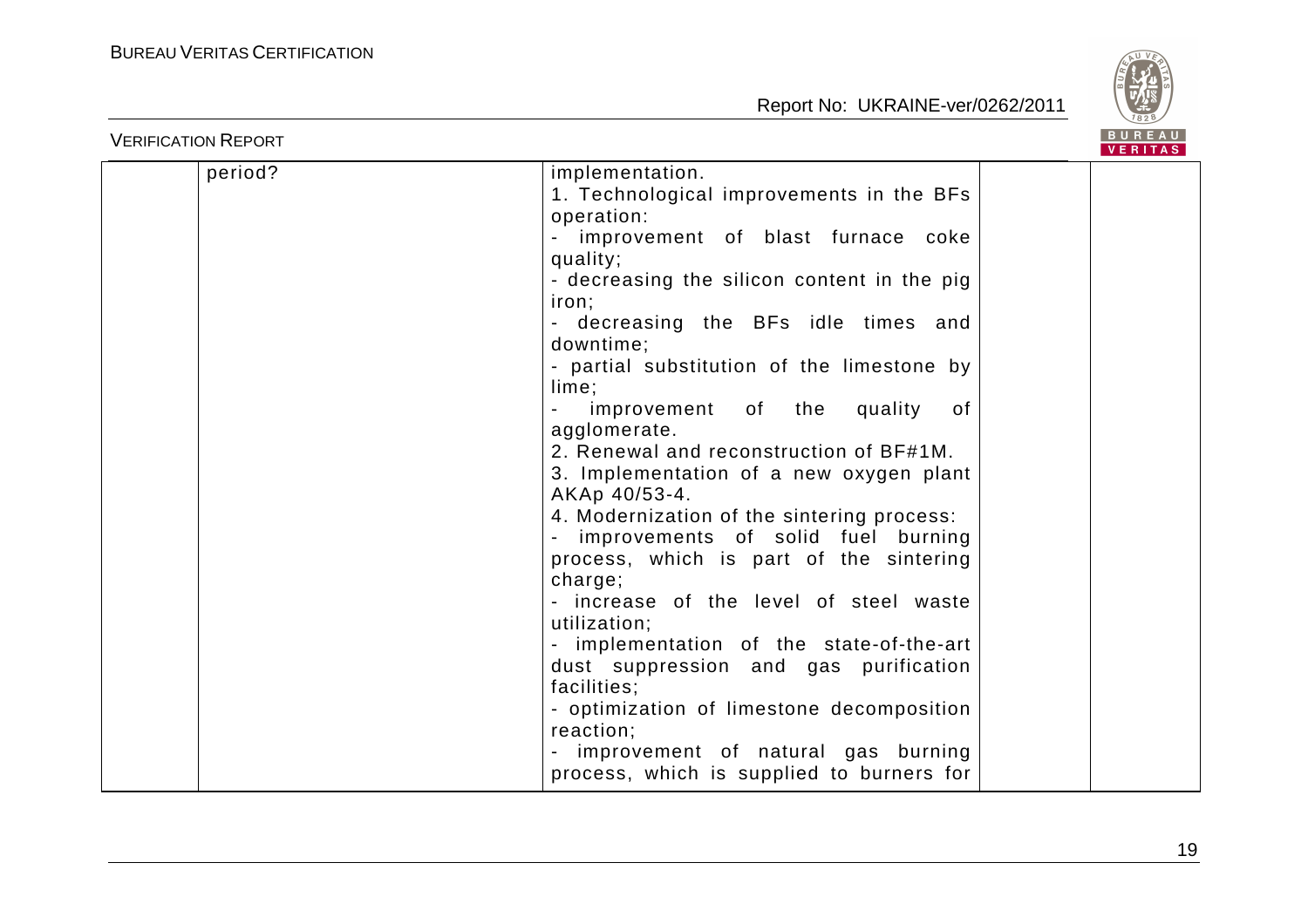

|       | <b>VERIFICATION REPORT</b>                                                                                                                                                                                                                                                                                                                                      |                                                                                                                                                                                                                                                                                                                                                                                                                        |              | BUREAU<br><b>VERITAS</b> |
|-------|-----------------------------------------------------------------------------------------------------------------------------------------------------------------------------------------------------------------------------------------------------------------------------------------------------------------------------------------------------------------|------------------------------------------------------------------------------------------------------------------------------------------------------------------------------------------------------------------------------------------------------------------------------------------------------------------------------------------------------------------------------------------------------------------------|--------------|--------------------------|
|       |                                                                                                                                                                                                                                                                                                                                                                 | the ignition of sintering charge;<br>- improvements of chemical composition of<br>sinter charge;<br>- reduction of fine fraction content in<br>agglomerate.                                                                                                                                                                                                                                                            | <b>CL 01</b> | <b>OK</b>                |
|       |                                                                                                                                                                                                                                                                                                                                                                 | CL 01. The implementation date for new<br>oxygen plant AKAp 40/53-4 is the year<br>2007. Please, revise the information<br>concerning chronology of<br>measures'<br>implementation.                                                                                                                                                                                                                                    |              |                          |
|       | <b>Compliance with monitoring plan</b>                                                                                                                                                                                                                                                                                                                          |                                                                                                                                                                                                                                                                                                                                                                                                                        |              |                          |
| 94    | Did the monitoring occur in<br>accordance with the monitoring<br>in the<br><b>PDD</b><br>plan included<br>which<br>regarding<br>the<br>determination has been deemed<br>final and is so listed on the<br><b>UNFCCC JI website?</b>                                                                                                                              | The monitoring is based on actual data<br>(mentioned in the reporting documents) of<br>output production, and FER (fuel and<br>energy resources) consumption under the<br>projectline and baseline scenarios as it is<br>required by the JI PDD.                                                                                                                                                                       | OK.          | OK                       |
| 95(a) | For calculating the emission<br>reductions or enhancements of<br>net removals, were key factors,<br>e.g. those listed in $23$ (b) (i)-(vii)<br>above, influencing the baseline<br>emissions or net removals and<br>the activity level of the project<br>and the emissions or removals as<br>well as risks associated with the<br>project taken into account, as | According to the monitoring report, key<br>factors and other risks associated with the<br>project (that can influence baseline and<br>project emissions) are taken into account.<br>02. Please, provide information<br>CL<br>concerning reporting risks and include this<br>information in the Monitoring Report. Also,<br>clarify<br>whether<br>there<br>please,<br>are<br>possibilities of redundant data monitoring | CL 02        | OK                       |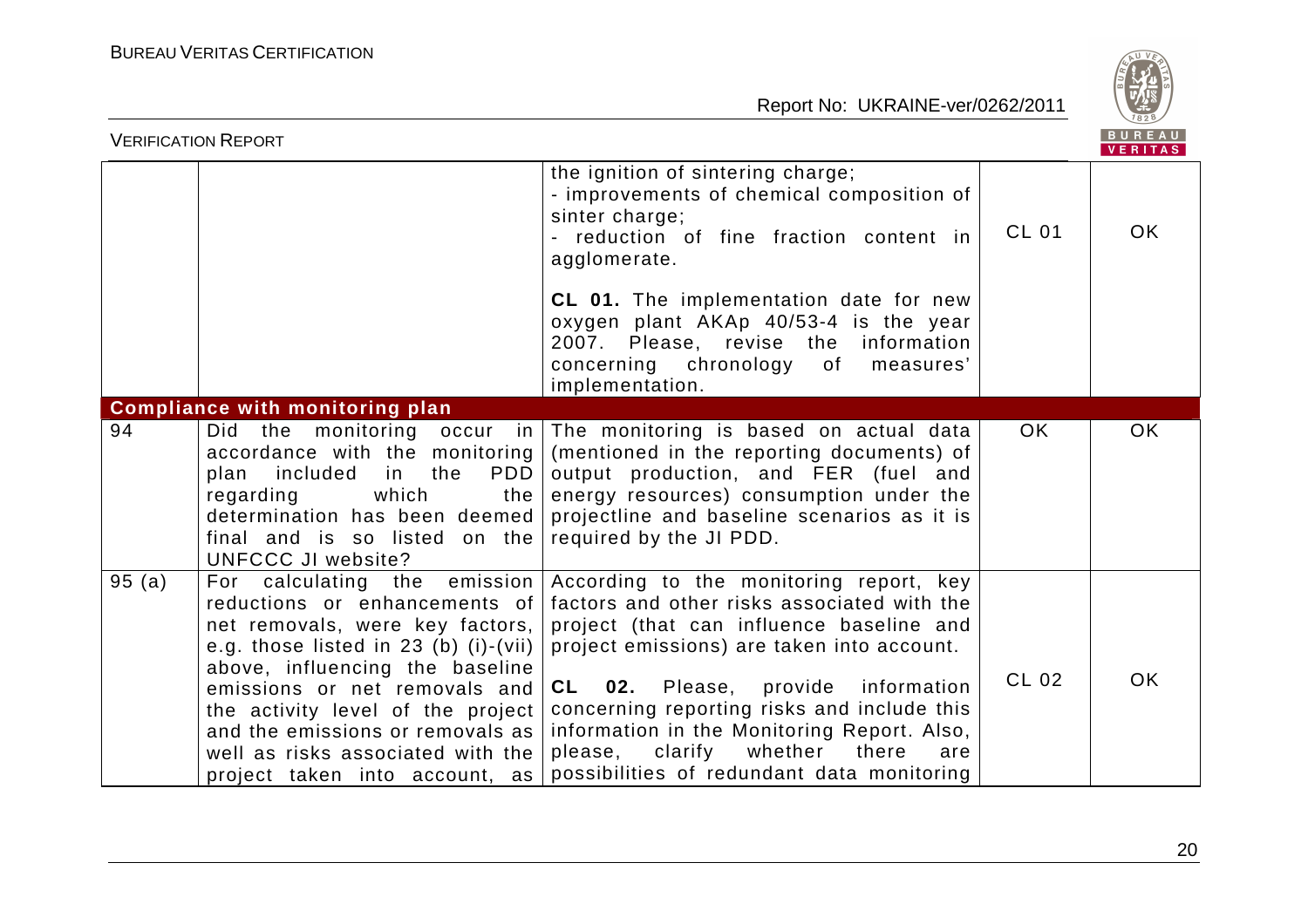

| <b>VERIFICATION REPORT</b> |                                                                                                                                                                   |                                                                                                                                                                                                                                                                                                                                                                                                  |               |     |
|----------------------------|-------------------------------------------------------------------------------------------------------------------------------------------------------------------|--------------------------------------------------------------------------------------------------------------------------------------------------------------------------------------------------------------------------------------------------------------------------------------------------------------------------------------------------------------------------------------------------|---------------|-----|
|                            | appropriate?                                                                                                                                                      | in case of having problems with the used<br>monitoring equipment.                                                                                                                                                                                                                                                                                                                                |               |     |
| 95(b)                      | data<br>sources<br>used<br>Are<br>for<br>calculating emission reductions<br>or enhancements of net removals  <br>clearly identified, reliable and<br>transparent? | Data sources used for calculating emission<br>identified<br>reductions<br>in.<br>the<br>are<br>Monitoring report.<br>Data were collected in the electronic<br>database of DIISW<br>and in<br>printed<br>documents. Also data were systematized<br>in the documents of the daily, monthly and<br>annually registration. All those documents<br>were saved in the planning-economic<br>department. |               |     |
|                            |                                                                                                                                                                   | <b>CAR 02.</b> Please, confirm all the values (in<br>the tables on projectline<br>parameters<br>providing<br>monitored)<br>by<br>appropriate<br>documents (calculations).                                                                                                                                                                                                                        | <b>CAR 02</b> | OK  |
|                            |                                                                                                                                                                   | <b>CAR 03.</b> Please, provide (in the Monitoring<br>Report) the list of measuring equipment<br>(used for monitoring) for<br>all<br>the<br>parameters monitored. Also, state the<br>periodicity (for the monitoring period) of<br>calibration/verification for the monitoring<br>equipment.                                                                                                      | <b>CAR 03</b> | OK. |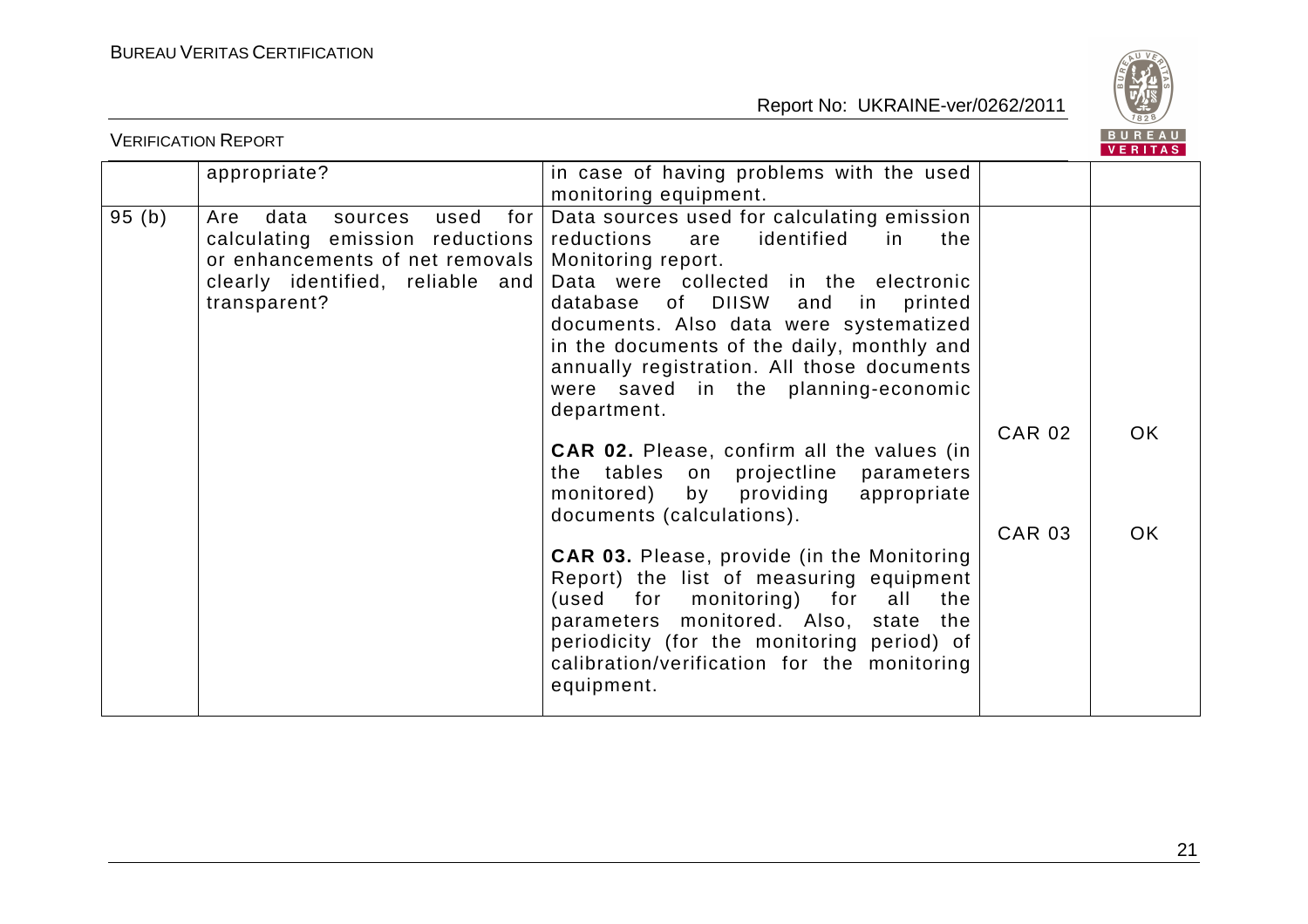

| <b>VERIFICATION REPORT</b> |                                                                                                                                                                             |                                                                                                                                                                                     |               | B U R E A U<br>VERITAS |
|----------------------------|-----------------------------------------------------------------------------------------------------------------------------------------------------------------------------|-------------------------------------------------------------------------------------------------------------------------------------------------------------------------------------|---------------|------------------------|
| 95(c)                      | Are emission factors, including<br>default emission factors, if used<br>for calculating the emission<br>reductions or enhancements of<br>selected<br>removals,<br>net<br>by | CL 03. Please take into account that for<br>the years 2008 and 2009, new emission<br>factors for electricity consumption are<br>approved by NEIA in April 2011.                     | CL 03         | OK                     |
|                            | carefully balancing accuracy and<br>reasonableness.<br>and<br>appropriately justified of the<br>choice?                                                                     | CAR 04. Please, unify the information on<br>factors<br>emission<br>for<br>electricity<br>consumption and fuel consumption used<br>for different processes.                          | <b>CAR 04</b> | OK.                    |
|                            |                                                                                                                                                                             | <b>CAR 05.</b> Please, give clear references to<br>values of all the emission factors included<br>to the table on parameters monitored.                                             | <b>CAR 05</b> | <b>OK</b>              |
| 95(d)                      | Is the calculation of emission<br>reductions or enhancements of<br>removals<br>based<br>net<br>on<br>conservative assumptions<br>and                                        | CL 04. Please, clarify exactly whether the<br>calculation of emission reductions is based<br>on conservative assumptions or not. If yes,<br>indicate this in the Monitoring Report. | <b>CL 04</b>  | <b>OK</b>              |
|                            | the most plausible scenarios in a<br>transparent manner?                                                                                                                    | <b>CAR 06.</b> Please, provide Excel-files with<br>emission reductions calculations.                                                                                                | <b>CAR 06</b> | <b>OK</b>              |
|                            |                                                                                                                                                                             | CL 05. Please, include in the Monitoring<br>Report information concerning leakages<br>(even if the leakages are negligible, it<br>shall be stated in the Monitoring Report).        | <b>CL 05</b>  | <b>OK</b>              |
|                            | <b>Applicable to JI SSC projects only</b>                                                                                                                                   |                                                                                                                                                                                     |               |                        |
| 96                         | Is the relevant threshold to be<br>classified as JI SSC project not<br>exceeded during the monitoring                                                                       | N/A                                                                                                                                                                                 | N/A           | N/A                    |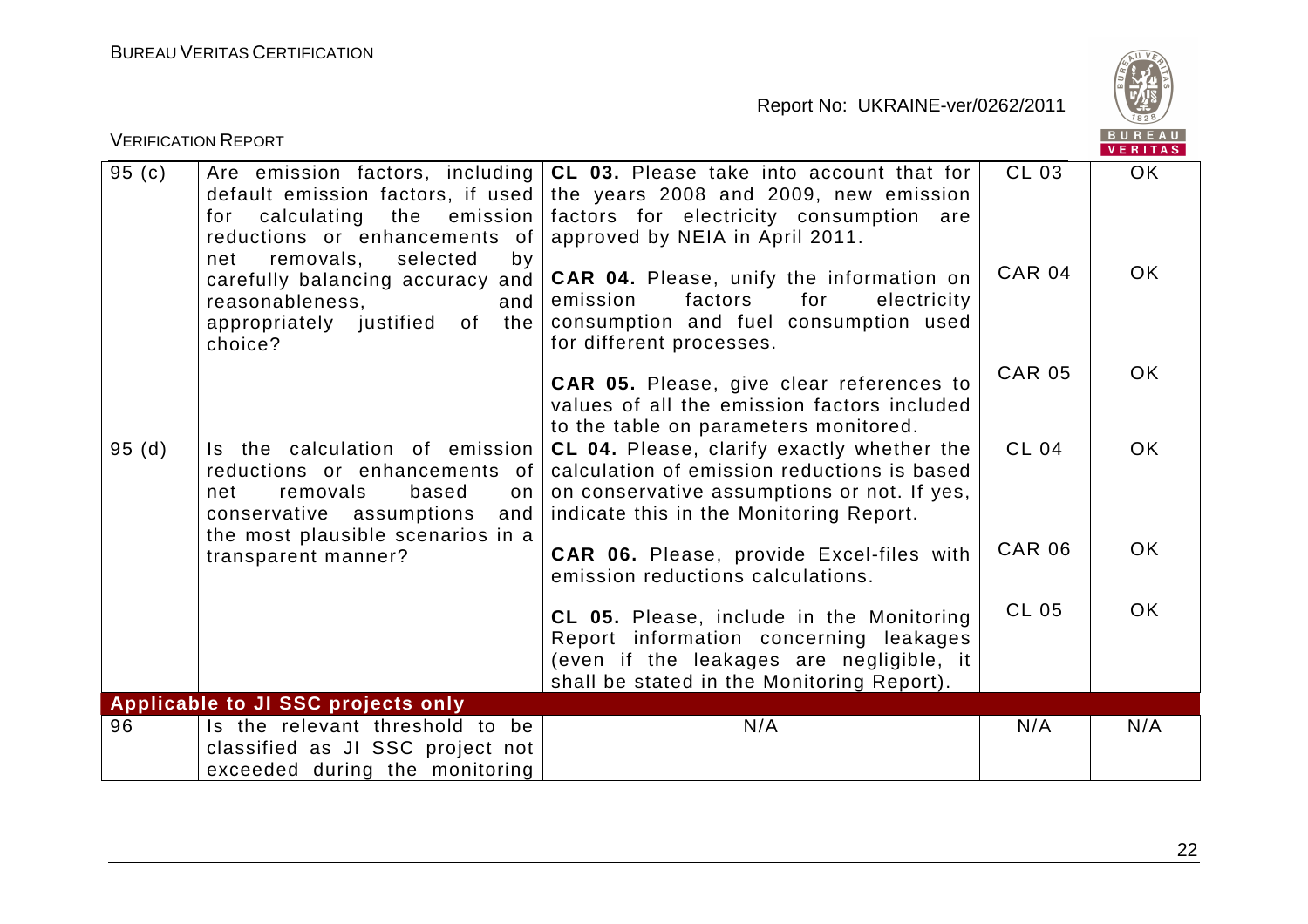

|       | <b>VERIFICATION REPORT</b>                                                                                                                                                                                                                                                                                                                                |     |     |     |  |
|-------|-----------------------------------------------------------------------------------------------------------------------------------------------------------------------------------------------------------------------------------------------------------------------------------------------------------------------------------------------------------|-----|-----|-----|--|
|       | period on an annual average<br>basis?<br>If the threshold is exceeded, is<br>the maximum emission reduction<br>level estimated in the PDD for<br>the JI SSC project or the bundle<br>for<br>the<br>monitoring<br>period<br>determined?                                                                                                                    |     |     |     |  |
|       | Applicable to bundled JI SSC projects only                                                                                                                                                                                                                                                                                                                |     |     |     |  |
| 97(a) | Has the composition of the<br>bundle not changed from that is<br>stated in F-JI-SSCBUNDLE?                                                                                                                                                                                                                                                                | N/A | N/A | N/A |  |
| 97(b) | f <br>the<br>determination<br>was<br>conducted on the basis of an<br>overall monitoring plan, have the<br>project participants submitted a<br>common monitoring report?                                                                                                                                                                                   | N/A | N/A | N/A |  |
| 98    | If the monitoring is based on a<br>monitoring plan that provides for<br>overlapping monitoring periods,<br>are the monitoring periods per<br>component of the project clearly<br>specified in the monitoring<br>report?<br>Do the monitoring periods not<br>overlap with those for which<br>verifications<br>already<br>were<br>deemed final in the past? | N/A | N/A | N/A |  |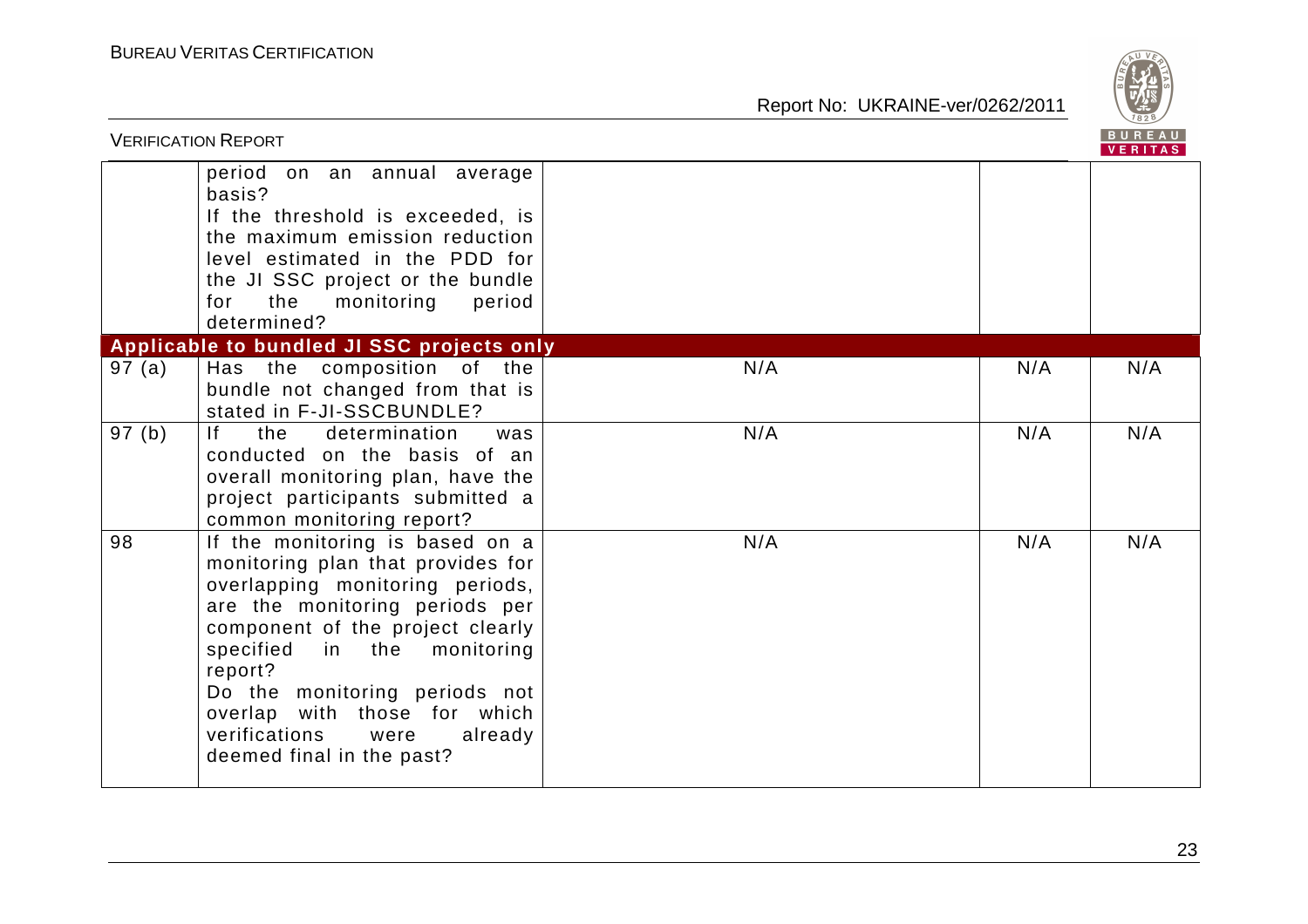

| <b>VERIFICATION REPORT</b> |                                                                                                                                                                                                                                                                                                 |                                                                                                                                                                     |              | <b>BUREAU</b><br>VERITAS |
|----------------------------|-------------------------------------------------------------------------------------------------------------------------------------------------------------------------------------------------------------------------------------------------------------------------------------------------|---------------------------------------------------------------------------------------------------------------------------------------------------------------------|--------------|--------------------------|
|                            | <b>Revision of monitoring plan</b><br>Applicable only if monitoring plan is revised by project participant                                                                                                                                                                                      |                                                                                                                                                                     |              |                          |
| 99(a)                      | Did the<br>project<br>participants<br>provide<br>appropriate<br>an<br>justification for the<br>proposed<br>revision?                                                                                                                                                                            | N/A                                                                                                                                                                 | N/A          | N/A                      |
| 99(b)                      | Does the<br>revision<br>proposed<br>improve the accuracy and/or<br>of<br>applicability<br>information<br>collected compared<br>to<br>the<br>original monitoring plan without<br>changing conformity with the<br>relevant rules and regulations for<br>the establishment of monitoring<br>plans? | N/A                                                                                                                                                                 | N/A          | N/A                      |
|                            | Data management                                                                                                                                                                                                                                                                                 |                                                                                                                                                                     |              |                          |
| 101 (a)                    | Is the implementation of data<br>collection<br>procedures<br>in<br>accordance with the monitoring                                                                                                                                                                                               | Procedures<br>of<br>data<br>collection<br>are<br>implemented<br>compliance<br>with<br>in<br>the<br>monitoring plan.                                                 |              |                          |
|                            | plan, including the quality control<br>quality<br>and<br>assurance<br>procedures?                                                                                                                                                                                                               | CL 06. Please, give transparent (traceable)<br>of<br>description<br>the<br>data<br>collection<br>procedures in the Monitoring report.                               | <b>CL 06</b> | OK.                      |
|                            |                                                                                                                                                                                                                                                                                                 | CL 07. Please, include (in the monitoring<br>report) information on compliance audits<br>for the standards ISO 9001, ISO 14000,<br>OHSAS 18000 conducted during the | <b>CL 07</b> | OK.                      |
|                            |                                                                                                                                                                                                                                                                                                 | monitoring period.                                                                                                                                                  | <b>CL 08</b> | <b>OK</b>                |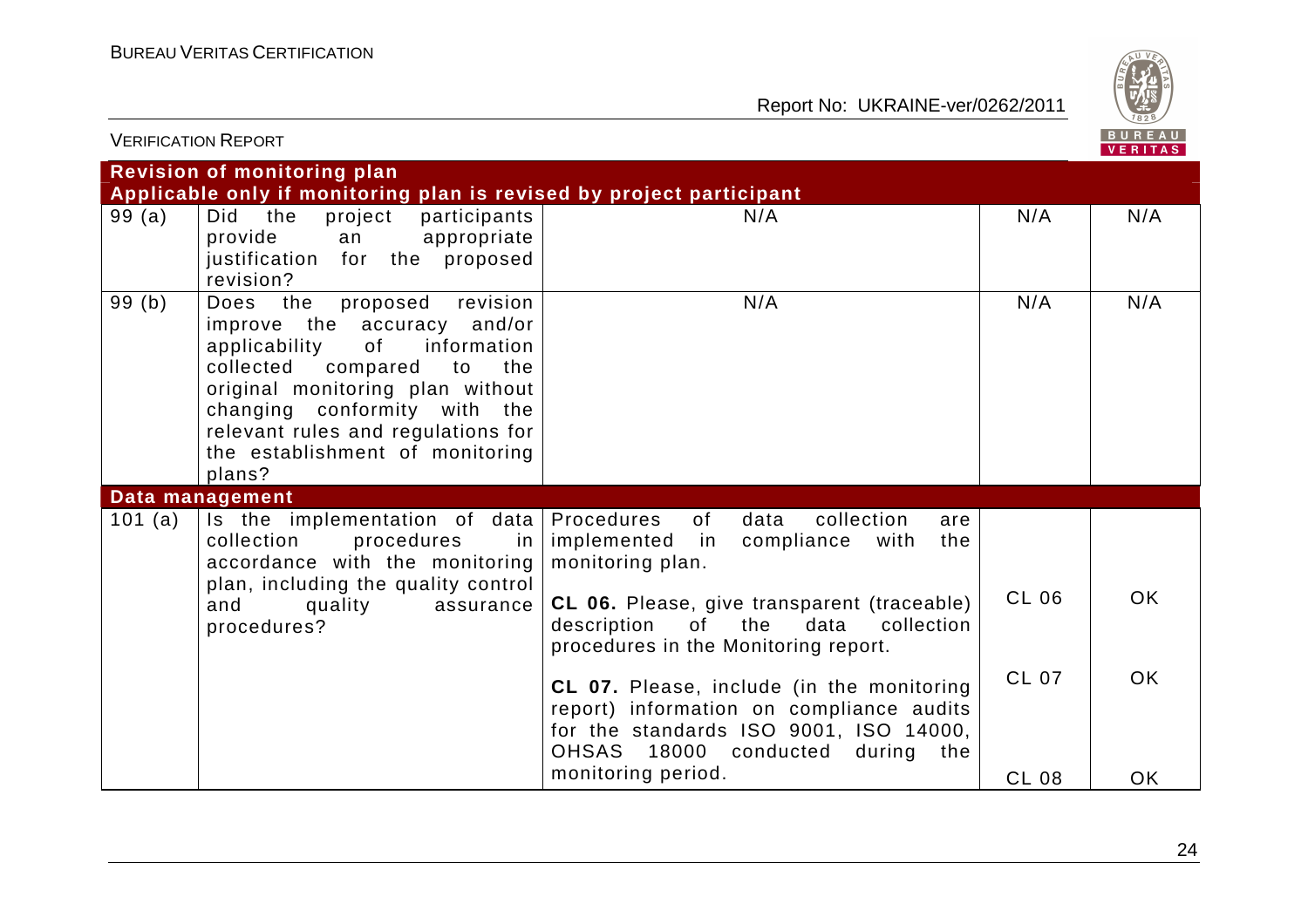

|           | <b>VERIFICATION REPORT</b>                                                                                        |                                                                                                                                                                                                                                                                                                                                                                                                                                                                                                                                                                                                                                                                                                                                                                                                                                                      |               | BUREAU<br>VERITAS               |
|-----------|-------------------------------------------------------------------------------------------------------------------|------------------------------------------------------------------------------------------------------------------------------------------------------------------------------------------------------------------------------------------------------------------------------------------------------------------------------------------------------------------------------------------------------------------------------------------------------------------------------------------------------------------------------------------------------------------------------------------------------------------------------------------------------------------------------------------------------------------------------------------------------------------------------------------------------------------------------------------------------|---------------|---------------------------------|
|           |                                                                                                                   | <b>CL 08.</b> Please, include information (which<br>can be related to the project) on training<br>and qualification conducted during the<br>monitoring period.                                                                                                                                                                                                                                                                                                                                                                                                                                                                                                                                                                                                                                                                                       |               |                                 |
| 101 (b)   | Is the function of the monitoring<br>equipment,<br>including<br>its<br>calibration status, is in order?           | The monitoring equipment is properly<br>calibrated.<br>Passports for monitoring equipment and<br>the date of its last calibration were<br>checked by verifiers on the site-visit.                                                                                                                                                                                                                                                                                                                                                                                                                                                                                                                                                                                                                                                                    | <b>OK</b>     | <b>OK</b>                       |
| 101 $(c)$ | Are the evidence and records<br>for<br>the<br>monitoring<br>used<br>maintained<br>traceable<br>in<br>a<br>manner? | Monitoring data is collected into electronic<br>database of DIISW as well as in paper<br>format. Data is further compiled in (i) day-<br>to-day records, (ii) quarterly records, and<br>(iii) annual records. All records are finally<br>stored in Planning Department.<br>After the determination of the project<br>"Revamping of sintering and blast-furnace<br>production at OJSC "Dniprovsky Integrated<br>and Steel Works named<br>Iron<br>after<br>Dzerzhynsky", the FAR 01 remains open.<br>The FAR (FAR 01 of this report) is still<br>under consideration; the order concerning<br>the procedure for keeping monitoring data<br>is expected to be issued by DIISW in July<br>2011. FAR 01 will be checked during next<br>periodic verification.<br><b>FAR 01.</b> The data to be monitored and<br>required for determination are to be kept | <b>FAR 01</b> | The issue<br>will be<br>checked |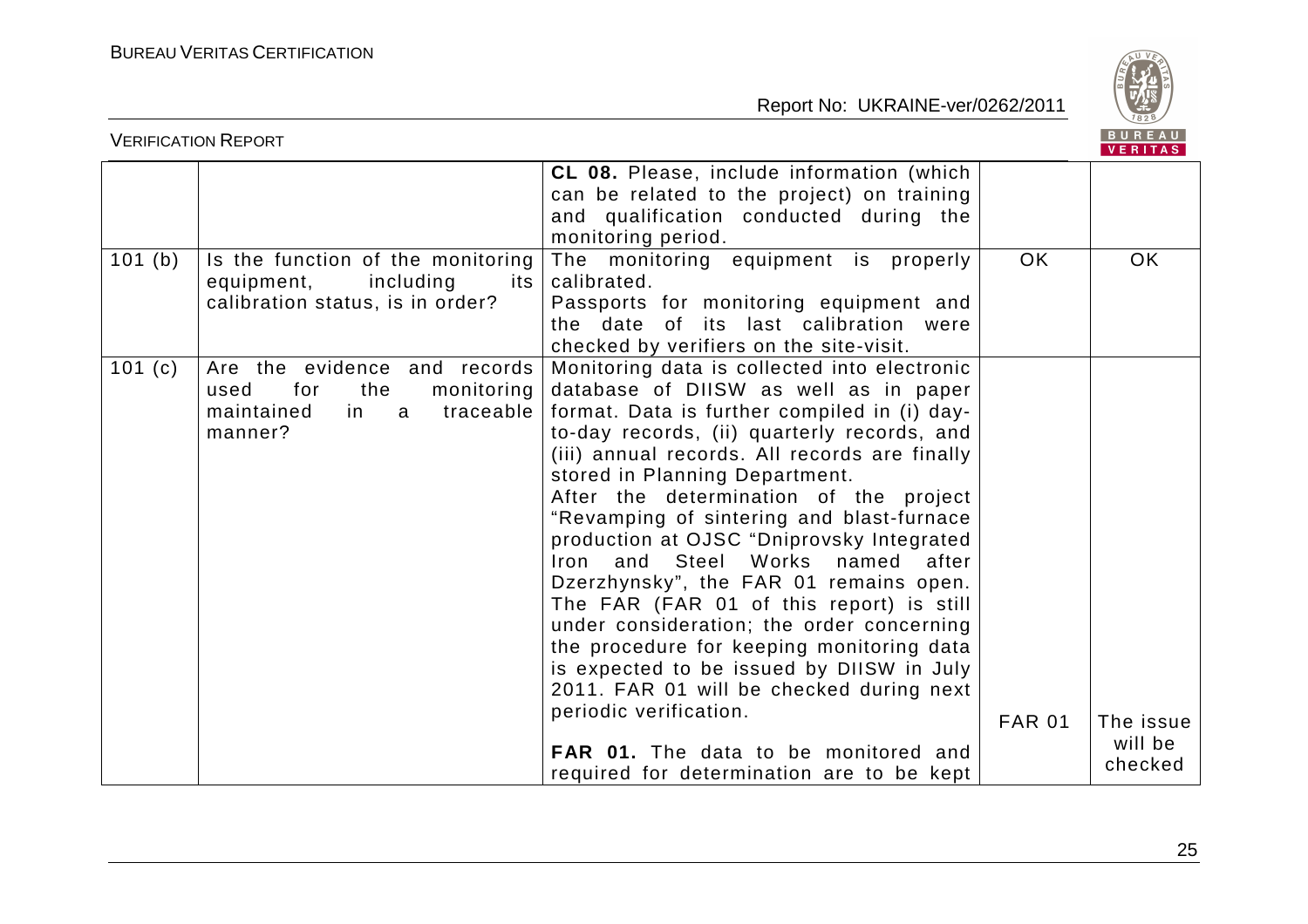

|        | <b>VERIFICATION REPORT</b>                                                                                                                 |                                                                                                                                                                                                                                                        |               | <b>BUREAU</b><br>VERITAS                                        |
|--------|--------------------------------------------------------------------------------------------------------------------------------------------|--------------------------------------------------------------------------------------------------------------------------------------------------------------------------------------------------------------------------------------------------------|---------------|-----------------------------------------------------------------|
|        |                                                                                                                                            | for two years after the last transfer of<br>emission reductions units for the project.<br>The order concerning the procedure for<br>keeping monitoring data should be issued<br>by DIISW.                                                              |               | during the<br>next<br>verification                              |
| 101(d) | collection<br>the<br>data<br>$\mathsf{ls}$<br>and<br>management system<br>for<br>the<br>project in accordance with the<br>monitoring plan? | The data collection and management<br>system for the project is in accordance<br>with the monitoring plan.<br>FAR 02. At the DIISW the order concerning<br>indication of the names of the personnel<br>involved in the monitoring should be<br>issued. | <b>FAR 02</b> | The issue<br>will be<br>checked<br>on the nextl<br>verification |
|        |                                                                                                                                            | Verification regarding programs of activities (additional elements for assessment)                                                                                                                                                                     |               |                                                                 |
| 102    | Is any JPA that has not been<br>added to the JI PoA not verified?                                                                          | N/A                                                                                                                                                                                                                                                    | N/A           | N/A                                                             |
| 103    | Is the verification based on the<br>monitoring reports of all JPAs to<br>be verified?                                                      | N/A                                                                                                                                                                                                                                                    | N/A           | N/A                                                             |
| 103    | Does the verification ensure the                                                                                                           | N/A                                                                                                                                                                                                                                                    | N/A           | N/A                                                             |
|        | accuracy and conservativeness<br>of the emission reductions or<br>enhancements<br>of<br>removals<br>generated by each N/A JPA?             |                                                                                                                                                                                                                                                        |               |                                                                 |
| 104    | Does the monitoring period not<br>overlap with previous monitoring<br>periods?                                                             | N/A                                                                                                                                                                                                                                                    | N/A           | N/A                                                             |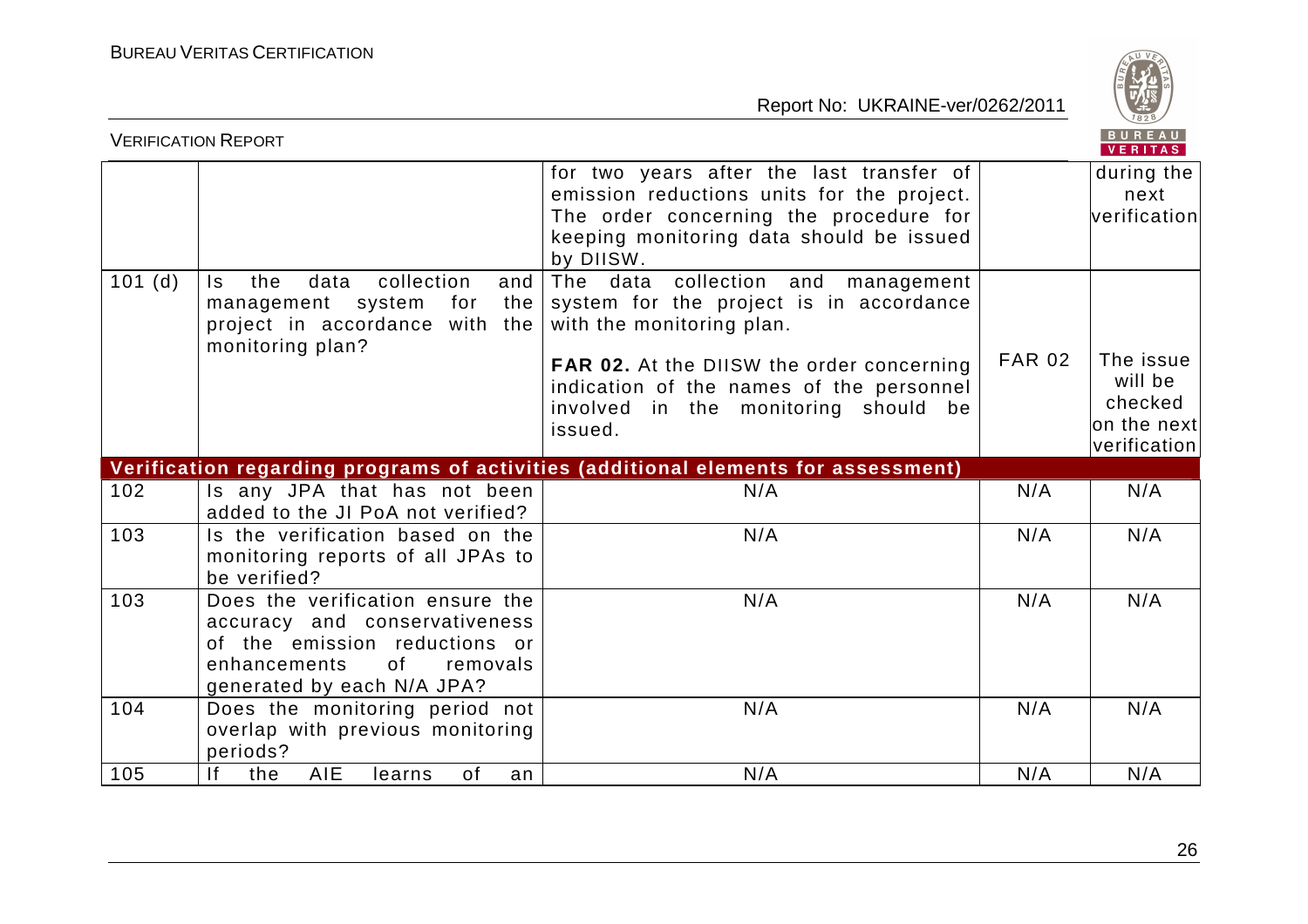Report No: UKRAINE-ver/0262/2011



|     | <b>VERIFICATION REPORT</b>                                                                                                                                                                                                                                                                                                                                                                                                                                                                                                                                                                                                                                                                                                                                                                                      |     |     | B U R E A U  <br>VERITAS |
|-----|-----------------------------------------------------------------------------------------------------------------------------------------------------------------------------------------------------------------------------------------------------------------------------------------------------------------------------------------------------------------------------------------------------------------------------------------------------------------------------------------------------------------------------------------------------------------------------------------------------------------------------------------------------------------------------------------------------------------------------------------------------------------------------------------------------------------|-----|-----|--------------------------|
|     | erroneously included JPA, has<br>the AIE informed the JISC of its<br>findings in writing?                                                                                                                                                                                                                                                                                                                                                                                                                                                                                                                                                                                                                                                                                                                       |     |     |                          |
|     | Applicable to sample-based approach only                                                                                                                                                                                                                                                                                                                                                                                                                                                                                                                                                                                                                                                                                                                                                                        |     |     |                          |
| 106 | Does the sampling plan prepared<br>by the AIE:<br>(a) Describe its sample selection,<br>taking into account that:<br>(i) For each verification that uses<br>a sample-based approach, the<br>sample<br>selection<br>shall<br>be<br>sufficiently representative of the<br>JPAs in the JI PoA<br>such<br>extrapolation to<br>all<br><b>JPAs</b><br>identified for that verification is<br>reasonable, taking into account<br>differences<br>the<br>among<br>characteristics of JPAs, such as:<br>- The types of JPAs;<br>complexity<br>- The<br>of<br>the<br>applicable technologies and/or<br>measures used;<br>- The geographical location of<br>each JPA;<br>- The amounts of expected<br>emission reductions of the JPAs<br>being verified;<br>- The number of JPAs for which<br>emission reductions are being | N/A | N/A | N/A                      |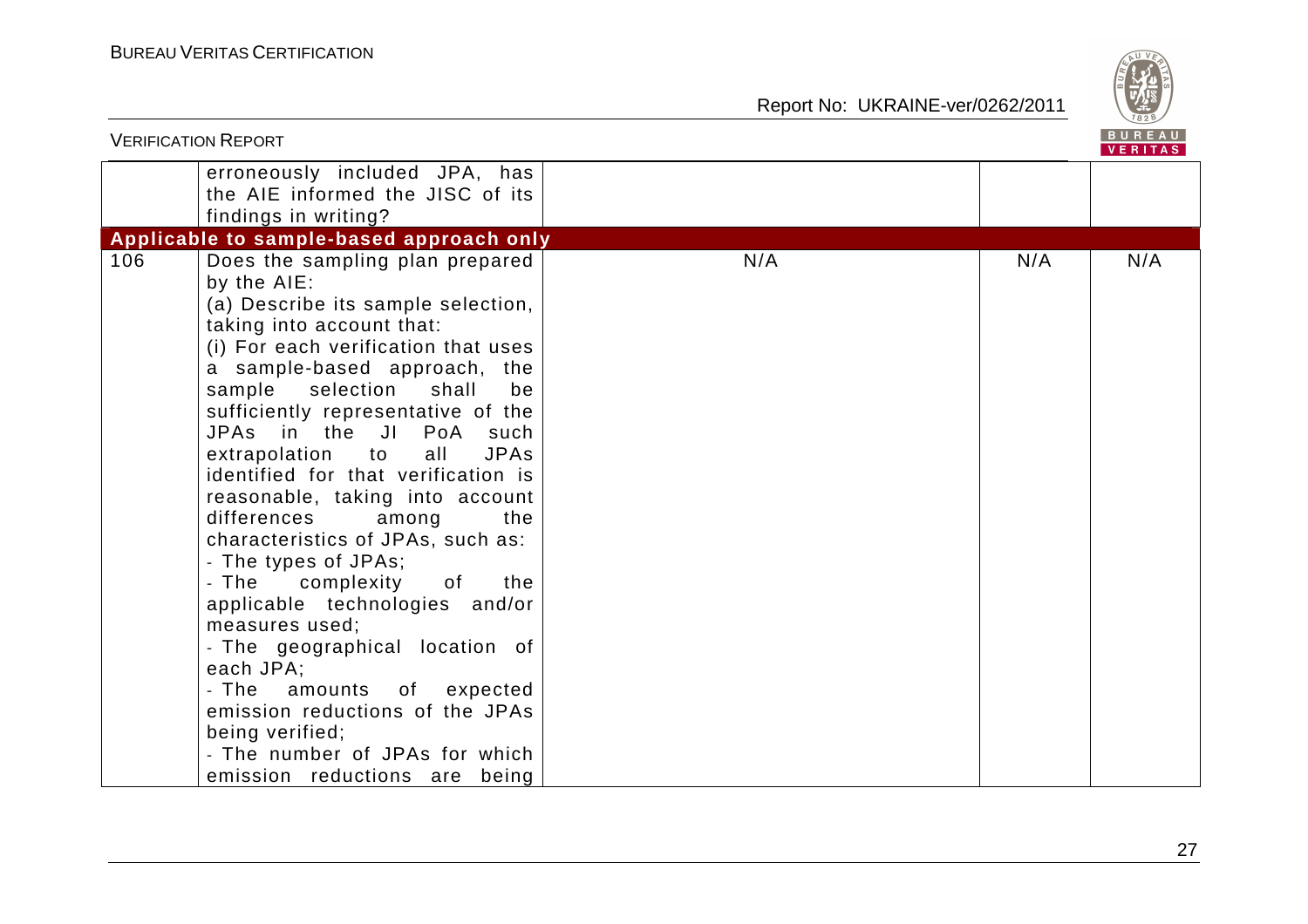

|     | <b>VERIFICATION REPORT</b>                                                                                                                                                                                                                                                                                                                                                                                     |     |     | <b>BUREAU</b><br><b>VERITAS</b> |
|-----|----------------------------------------------------------------------------------------------------------------------------------------------------------------------------------------------------------------------------------------------------------------------------------------------------------------------------------------------------------------------------------------------------------------|-----|-----|---------------------------------|
|     | verified;<br>- The<br>length of monitoring<br>periods of the JPAs<br>being<br>verified; and<br>- The samples selected for prior<br>verifications, if any?                                                                                                                                                                                                                                                      |     |     |                                 |
| 107 | Is the sampling plan ready for<br>publication through<br>the<br>along<br>the<br>secretariat<br>with<br>verification report and supporting<br>documentation?                                                                                                                                                                                                                                                    | N/A | N/A | N/A                             |
| 108 | <b>AIE</b><br>site<br>the<br>made<br>Has<br>inspections of at least the square<br>root of the number of total JPAs,<br>rounded to the upper whole<br>number? If the AIE makes no site<br>site<br>inspections or fewer<br>inspections than the square root<br>of the number of total JPAs,<br>rounded to the upper whole<br>number, then does the AIE<br>provide a reasonable explanation<br>and justification? | N/A | N/A | N/A                             |
| 109 | Is the sampling plan available for<br>submission to the secretariat for<br>the JISC.s ex ante assessment?<br>(Optional)                                                                                                                                                                                                                                                                                        | N/A | N/A | N/A                             |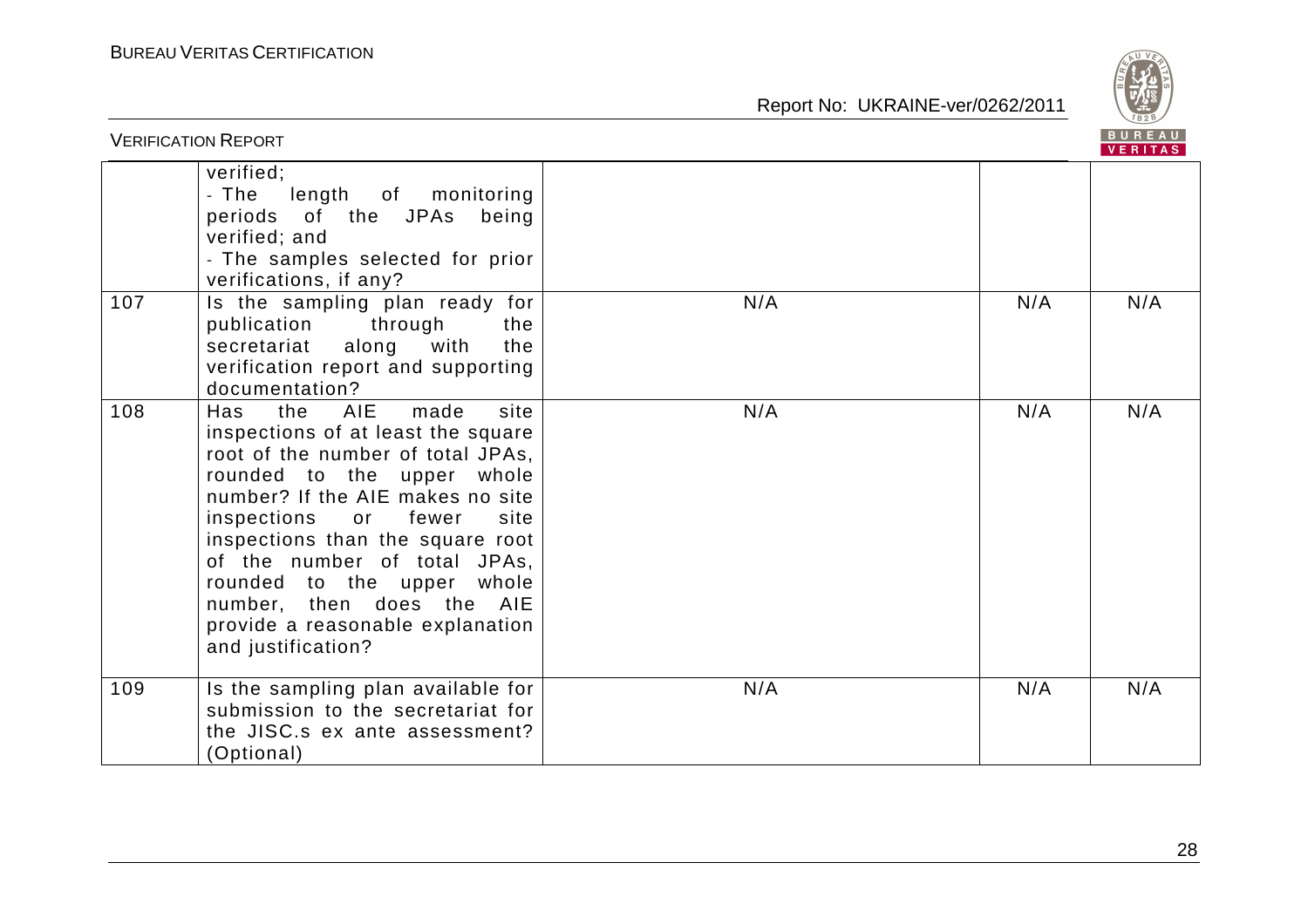

|     | <b>VERIFICATION REPORT</b>                                                                                                                                                                                                |     |     | BUREAU<br>VERITAS |
|-----|---------------------------------------------------------------------------------------------------------------------------------------------------------------------------------------------------------------------------|-----|-----|-------------------|
| 110 | If the AIE learns of a fraudulently<br>included JPA, a fraudulently<br>monitored JPA or an inflated<br>number of emission reductions<br>claimed in a JI PoA, has the AIE<br>informed the JISC of the fraud in<br>writing? | N/A | N/A | N/A               |

# **Table 2 Resolution of Corrective Action and Clarification Requests**

| <b>Draft report clarifications</b><br>and corrective action                                                                                                              | Ref. to<br>checklist   | <b>Summary of project participant</b><br>response                                                                                                                                                                                                                                                                                                        | <b>Verification team</b><br>conclusion                                                                                                      |
|--------------------------------------------------------------------------------------------------------------------------------------------------------------------------|------------------------|----------------------------------------------------------------------------------------------------------------------------------------------------------------------------------------------------------------------------------------------------------------------------------------------------------------------------------------------------------|---------------------------------------------------------------------------------------------------------------------------------------------|
| requests by validation team                                                                                                                                              | question<br>in table 1 |                                                                                                                                                                                                                                                                                                                                                          |                                                                                                                                             |
| <b>CAR 01.</b> There is no written<br>project approval from Parties<br>involved indicated<br>the<br>in i<br><b>Monitoring Report.</b>                                    | 90                     | letter of approval from foreign<br>The<br>received<br>from<br>the<br>country<br>was<br>Government of the Netherlands (Ministry<br>of Economic Affairs, reference: 2011JI15<br>of 10.05.2011). The copy of LoA is<br>attached to the protocol.<br>Also, the LoA from the host Party was<br>issued. The document was provided to<br>the verification team. | According<br>the<br>to<br>provided<br>document,<br>issue is closed.                                                                         |
| CAR 02. Please, confirm all<br>the values (in the tables on<br>projectline<br>parameters<br>monitored)<br>providing<br>by<br>documents<br>appropriate<br>(calculations). | 95 (b)                 | Response #1<br>An appropriate excel file that confirms<br>all<br>the values used for emission<br>reductions calculations is now provided<br>to the verifier. The file demonstrates<br>volumes<br>of fuel<br>and energy<br>specific                                                                                                                       | Conclusion on response<br>#1<br>Please, confirm all the<br>values (in the Excel-<br>files provided and in the<br><b>PDD</b><br>tables<br>on |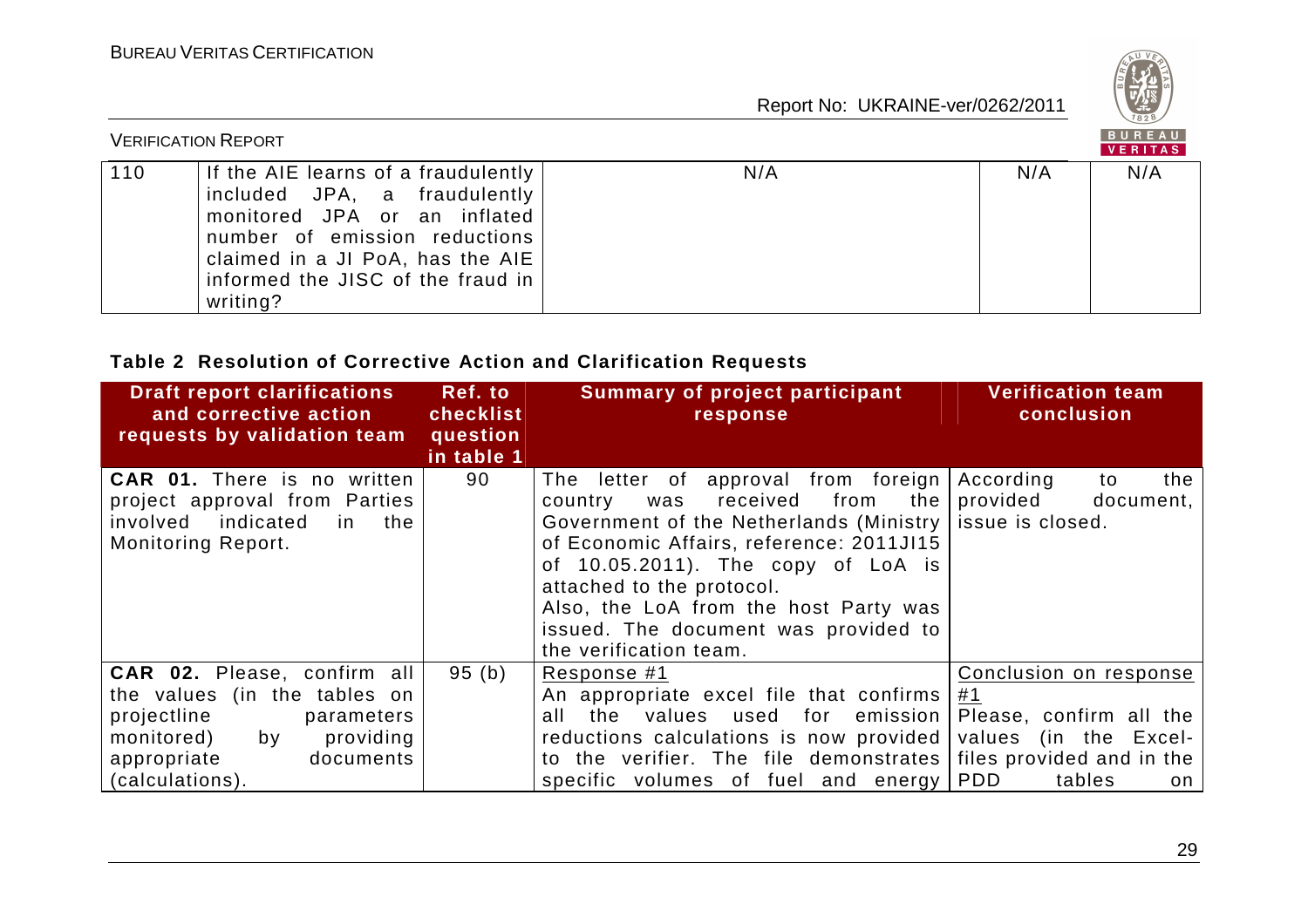

| <b>VERIFICATION REPORT</b>                                                                                                                                                                                                                                                                        | BUREAU<br><b>VERITAS</b> |                                                                                                                                                                                                                                                                                                                                    |                                                                                                  |
|---------------------------------------------------------------------------------------------------------------------------------------------------------------------------------------------------------------------------------------------------------------------------------------------------|--------------------------|------------------------------------------------------------------------------------------------------------------------------------------------------------------------------------------------------------------------------------------------------------------------------------------------------------------------------------|--------------------------------------------------------------------------------------------------|
|                                                                                                                                                                                                                                                                                                   |                          | resources consumption per ton of output projectline<br>and is in accordance with the data that $ $ monitored)<br>was checked by the verifier in the calculations made<br>planning and economic department of<br>DIISW during the site visit.                                                                                       | parameters<br>by<br>and<br>provided to you<br>by<br>DIISW.                                       |
|                                                                                                                                                                                                                                                                                                   |                          | Response #2<br>Necessary information (additional Excel-<br>file) is provided to the verifier.                                                                                                                                                                                                                                      | Conclusion on response<br>#2<br>The issue is closed due<br>the<br>information<br>to<br>provided. |
| <b>CAR 03.</b> Please, provide (in<br>the Monitoring Report) the list<br>of measuring equipment (used<br>for monitoring) for all the<br>parameters monitored. Also,<br>state the periodicity (for the<br>monitoring<br>period)<br>0f<br>calibration/verification for the<br>monitoring equipment. | 95(b)                    | The list of monitoring equipment is now  <br>provided to the verifier. The list of amendments made in<br>monitoring equipment together with the Monitoring Report<br>information regarding periodicity of the issue is closed.<br>calibration and verification is now also<br>included in the Annex 1 of the<br>monitoring report. | <b>Based</b><br>the<br>on                                                                        |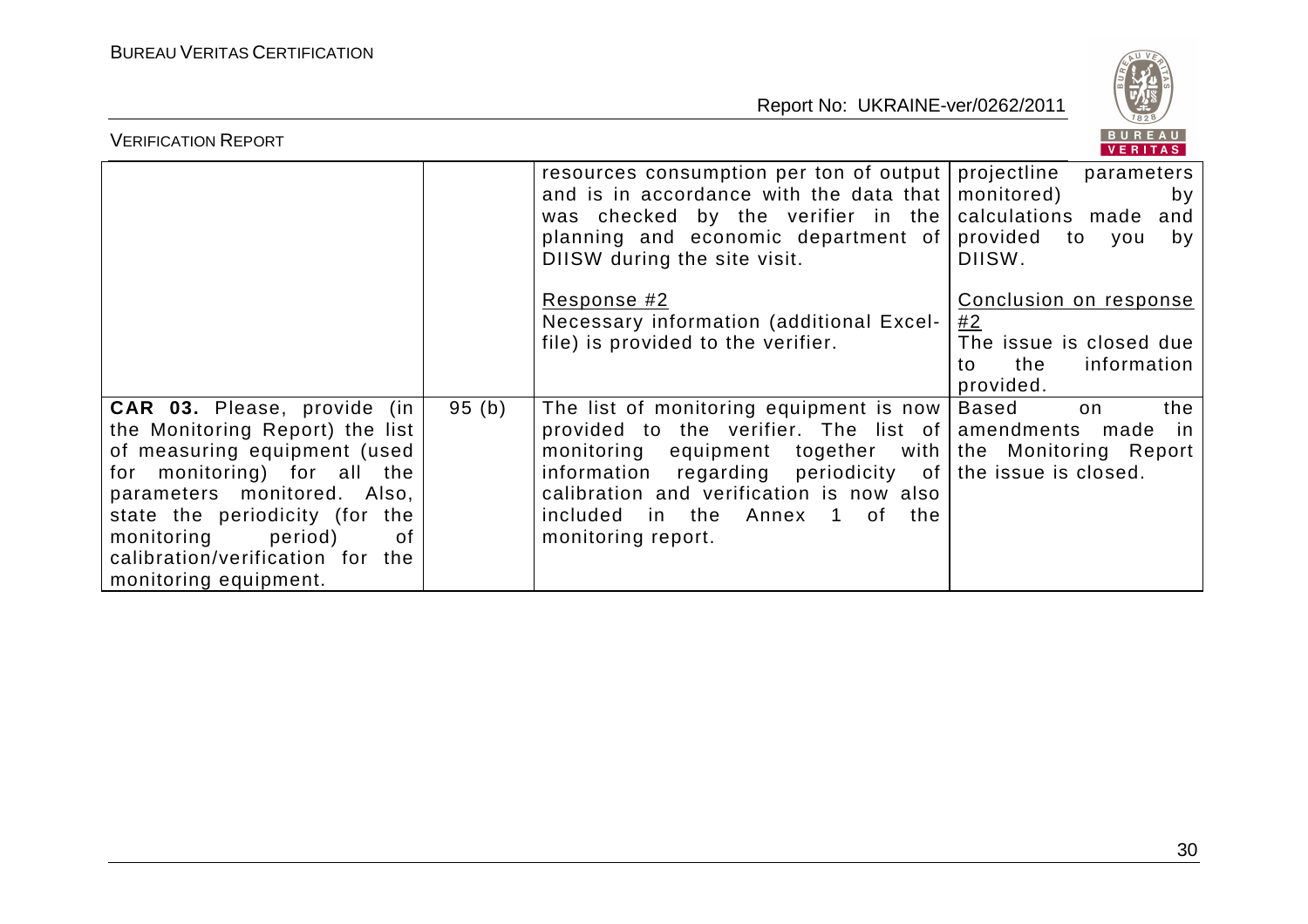

| <b>VERIFICATION REPORT</b>                                                                                                                                                                                               |       |                                                                                                                                                                                                                                                                                                                                                                                                                                                      | BUREAU<br>VERITAS                                                                                                                                                                                                                    |
|--------------------------------------------------------------------------------------------------------------------------------------------------------------------------------------------------------------------------|-------|------------------------------------------------------------------------------------------------------------------------------------------------------------------------------------------------------------------------------------------------------------------------------------------------------------------------------------------------------------------------------------------------------------------------------------------------------|--------------------------------------------------------------------------------------------------------------------------------------------------------------------------------------------------------------------------------------|
| <b>CAR 04.</b> Please, unify the<br>information on emission factors<br>for electricity consumption and<br>consumption<br>fuel<br>used<br>for<br>different processes.                                                     | 95(c) | The emission factors for electricity<br>consumption and fuel consumption are<br>now unified. The methodology applied in<br>this monitoring report is in accordance<br>with methodology stated in the PDD.                                                                                                                                                                                                                                            | Due<br>the<br>to<br>modifications made in<br>the Monitoring Report,<br>the issue is closed.                                                                                                                                          |
| CAR 05. Please, give clear<br>references to values of all the<br>emission factors included to<br>table<br>the<br>parameters<br>on<br>monitored.                                                                          | 95(c) | Clear references to values of all the<br>emission factors included to the table on<br>parameters monitored are now included<br>in the modified monitoring report.                                                                                                                                                                                                                                                                                    | <b>Based</b><br>the<br>on<br>corrections made in the<br>Monitoring Report, CAR<br>05 is closed.                                                                                                                                      |
| <b>CAR</b><br>06.<br>Please,<br>provide<br>Excel-files<br>emission<br>with<br>reductions calculations.                                                                                                                   | 95(d) | The Excel-file with calculations of ERU<br>is now provided to the verifier.                                                                                                                                                                                                                                                                                                                                                                          | The issue is closed based<br>the<br>information<br>on.<br>provided.                                                                                                                                                                  |
| <b>CL 01.</b> The implementation<br>date for new oxygen<br>plant<br>AKAp 40/53-4<br>is the<br>year<br>2007.<br>Please,<br>revise<br>the<br>information<br>concerning<br>of<br>chronology<br>measures'<br>implementation. | 93    | Response #1<br>According to "the Act of the State<br>Selection Committee about the Taking in<br>Operation of Finished by Construction<br>Object"<br>the<br>starting<br>date<br>0f<br>implementation of oxygen plant AKAp  <br>40/53-4 was March 2006 and completion<br>date was August 2007. The copy of act is still not attached to<br>is attached to the protocol.<br>Response #2<br>The copy of the required act is provided<br>to the verifier. | Conclusion on response<br>#1<br>The Act of the State<br>Selection<br>Committee<br>about<br>Taking<br>-in<br>Operation of Finished<br>by Construction Object<br>the protocol.<br>Conclusion on response<br>#2<br>The issue is closed. |
| 02.<br><b>CL</b><br>Please,<br>provide<br>information<br>concerning<br>reporting risks and include this                                                                                                                  | 95(a) | The reporting risk is rather low. In case<br>having<br>problems<br>with<br>certain<br>0f<br>monitoring<br>devices, the accounting the Monitoring Report.                                                                                                                                                                                                                                                                                             | CL 02 is closed due to<br>the amendments made in                                                                                                                                                                                     |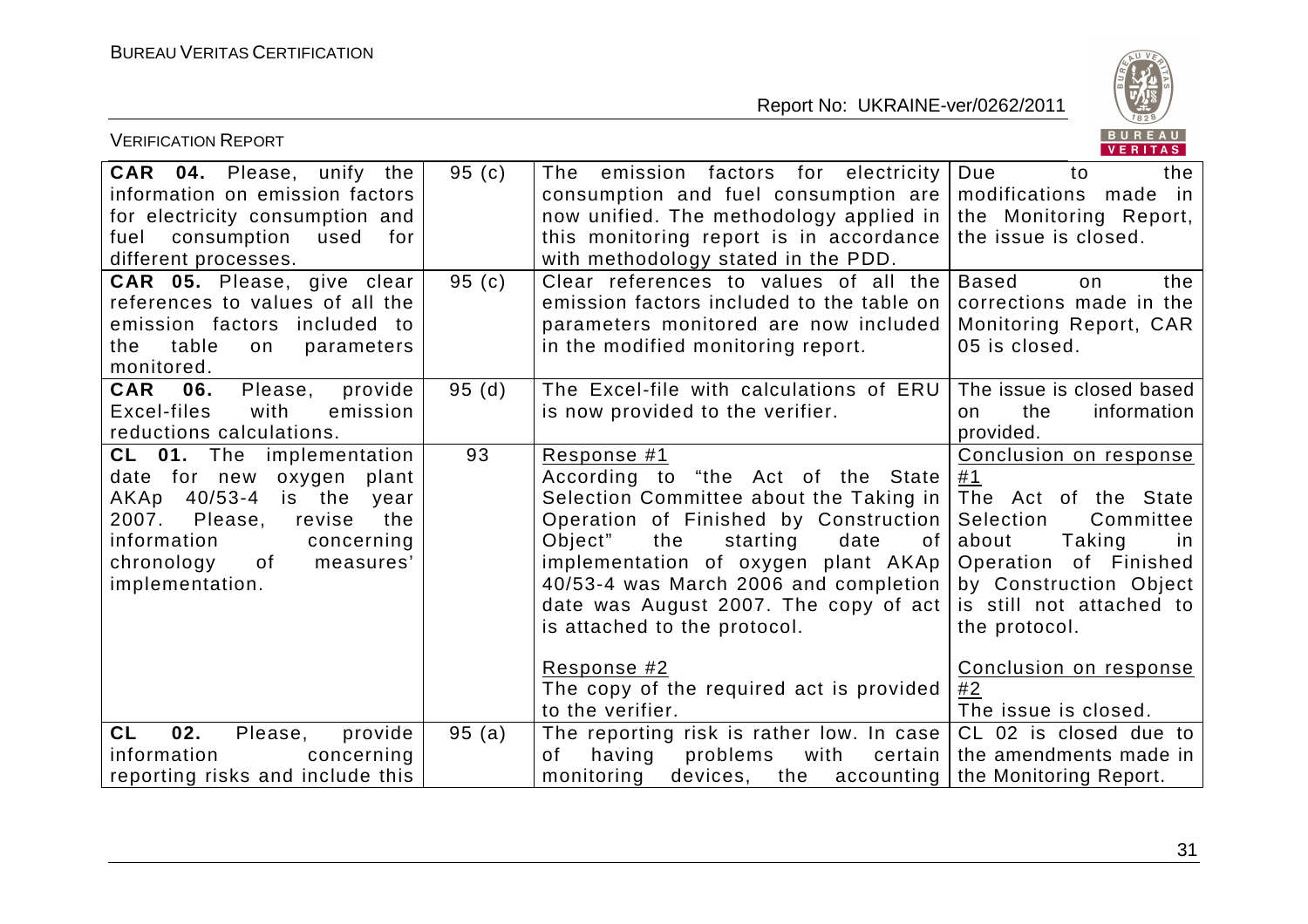

| <b>VERIFICATION REPORT</b>                                                                                                                                                                                   |       |                                                                                                                                                                                                                                                                                                                                                                                                                                                                                                                                       | BUREAU<br>VERITAS                     |
|--------------------------------------------------------------------------------------------------------------------------------------------------------------------------------------------------------------|-------|---------------------------------------------------------------------------------------------------------------------------------------------------------------------------------------------------------------------------------------------------------------------------------------------------------------------------------------------------------------------------------------------------------------------------------------------------------------------------------------------------------------------------------------|---------------------------------------|
| information in the Monitoring<br>Report. Also, please, clarify<br>whether there are possibilities<br>of redundant data monitoring<br>in case of having problems<br>with the used<br>monitoring<br>equipment. |       | system is organized in such way that<br>allows double checking of all the data.<br>Ultimately all information can be proven<br>by independent invoices with the third<br>parties. However such a risk is very low<br>and has not appeared in the suggested<br>monitoring period.                                                                                                                                                                                                                                                      |                                       |
| CL 03. Please<br>take<br>into<br>account that for the years<br>2008 and 2009, new emission<br>electricity<br>factors<br>for<br>consumption are approved by<br>NEIA in April 2011.                            | 95(c) | emission factors for electricity The issue is closed due<br>The<br>consumption were updated and now are $\vert$ to the<br>in accordance with the orders of the $ $ made.<br>National<br>environmental<br>investment<br>agency of Ukraine #62 dated 15th of<br>April 2011 and #63 dated 15th of April<br>2011. The emission factors are the level<br>of 1,082 $tCO_2e/MWh$ for the year 2008<br>and at the level of 1,096 $tCO_2e/MWh$ for<br>the year 2009.                                                                           | amendments                            |
| CL 04. Please, clarify exactly<br>whether the calculation of<br>emission reductions is based<br>on conservative assumptions<br>or not. If yes, indicate this in<br>the Monitoring Report.                    | 95(d) | Calculation of emission reductions is $ CL$ 04 is closed based<br>based on conservative assumptions,<br>which can be proved by such facts:<br>- the price of natural gas in the<br>baseline period was lower than in the<br>project line period. That's why there<br>were no substitutes of natural gas by<br>coal as it was in project line period. As a<br>result, such substitution decreased the<br>total amount of emission reductions;<br>- the quality of iron-bearing materials in<br>project line period sometimes was lower | explanation<br>the<br>on<br>provided. |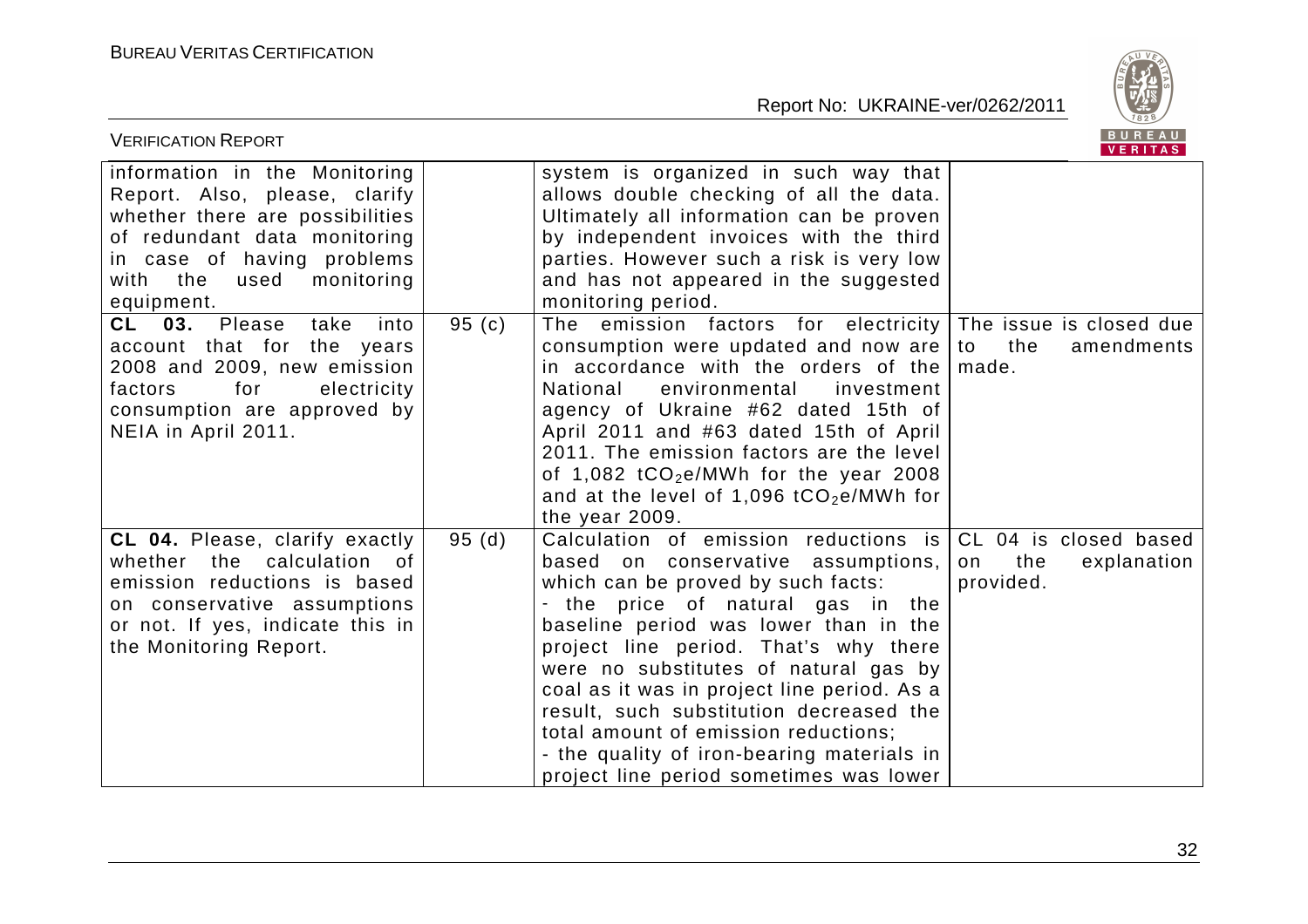

| BUREAU<br><b>VERIFICATION REPORT</b><br>VERITAS                                                                                                                                                                                 |         |                                                                                                                                                                                                                                                                                                                                                                                                                                                                                                                       |                                                                            |
|---------------------------------------------------------------------------------------------------------------------------------------------------------------------------------------------------------------------------------|---------|-----------------------------------------------------------------------------------------------------------------------------------------------------------------------------------------------------------------------------------------------------------------------------------------------------------------------------------------------------------------------------------------------------------------------------------------------------------------------------------------------------------------------|----------------------------------------------------------------------------|
|                                                                                                                                                                                                                                 |         | in comparison with the baseline period.<br>That was the reason of the total amount<br>of emission reductions decrease.                                                                                                                                                                                                                                                                                                                                                                                                |                                                                            |
| CL 05. Please, include in the<br>Monitoring Report information<br>concerning leakages (even if<br>the leakages are negligible, it<br>be<br>shall<br>stated<br>in<br>the<br>Monitoring Report).                                  | 95(d)   | There are no leakages generated within   The issue is closed due<br>proposed project activity.<br>The information is now included in the<br>monitoring report.                                                                                                                                                                                                                                                                                                                                                        | to the corrections made<br>Monitoring<br>the<br>in<br>Report.              |
| <b>CL</b><br>06.<br>Please,<br>give<br>(traceable)<br>transparent<br>description<br>of<br>the<br>data<br>collection procedures in the<br>Monitoring report.                                                                     | 101 (a) | The data required to be monitored under<br>the proposed JI project was routinely<br>collected within the normal operations of<br>the DIISW. Together with this data<br>collection was an integral part of routine<br>monitoring. Data was compiled in (i)<br>day-to-day<br>records,<br>(ii)<br>quarterly<br>records, and (iii) annual records. Data<br>collected<br>in in<br>the<br>electronic<br>were<br>database of DIISW<br>and in printed<br>documents. All records are finally stored<br>in Planning Department. | <b>Based</b><br>the<br>on.<br>information<br>provided,<br>CL 06 is closed. |
| CL 07. Please, include (in the<br>monitoring report) information<br>on compliance audits for the<br>ISO 9001,<br><b>ISO</b><br>standards<br>18000<br>14000,<br><b>OHSAS</b><br>conducted<br>during<br>the<br>monitoring period. | 101 (a) | In accordance with "Guidance on quality<br>management systems" and "Standard on<br>internal audits" regulatory documents of<br>DIISW compliance audits are conducted.<br>The bureau of standardized certification<br>for<br>responsible<br>management,<br>is.<br>realization and data storage of the<br>audits. The audits are conducted on                                                                                                                                                                           | Due to the provided<br>information, the issue is<br>closed.                |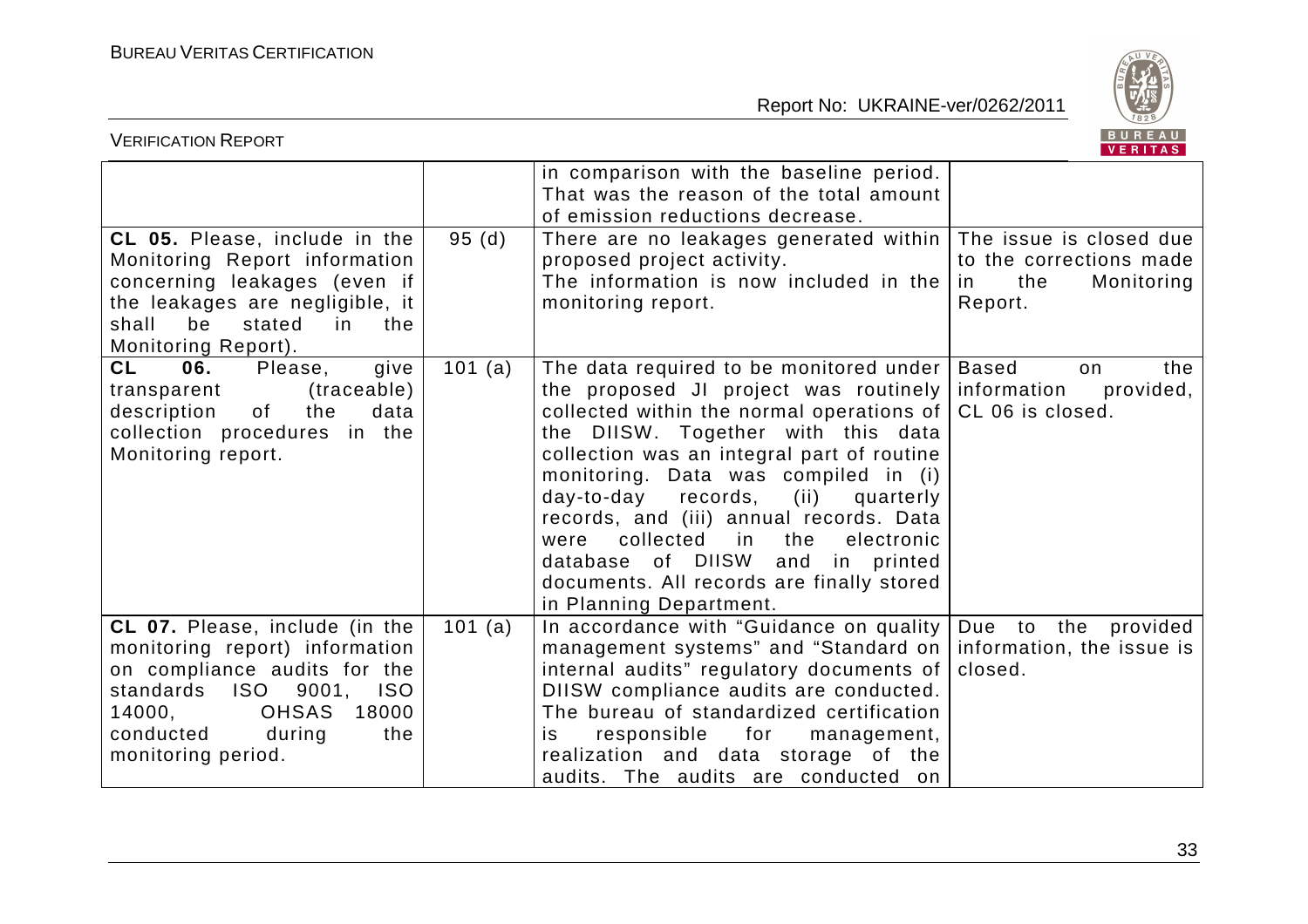

| BUREAU<br><b>VERIFICATION REPORT</b><br><b>VERITAS</b>                                                             |         |                                                                                                                                                                                                                                                                                                                                                                                                                                                                                                                                                                                                                                                                                                                                                                      |                                                      |  |
|--------------------------------------------------------------------------------------------------------------------|---------|----------------------------------------------------------------------------------------------------------------------------------------------------------------------------------------------------------------------------------------------------------------------------------------------------------------------------------------------------------------------------------------------------------------------------------------------------------------------------------------------------------------------------------------------------------------------------------------------------------------------------------------------------------------------------------------------------------------------------------------------------------------------|------------------------------------------------------|--|
| CL<br>08.<br>include<br>Please,<br>information<br>(which<br>be<br>can                                              | 101 (a) | basis in accordance<br>with<br>monthly<br>schedule developed at the beginning of<br>each year by the group of accredited<br>auditors of the bureau of standardized<br>certification. The person responsible for<br>appropriate implementation of the audits<br>of<br>Chief<br>technological<br>the<br>is<br>management of the plant.<br>The direction of DIISW organized<br>appropriate staff training to operate the                                                                                                                                                                                                                                                                                                                                                | <b>Based</b><br>the<br>on<br>information included in |  |
| related to the project)<br>on<br>training and<br>qualification<br>conducted<br>during<br>the<br>monitoring period. |         | project equipment. With the project<br>equipment introduction the workers of<br>DIISW had the opportunity to update<br>their working skills, stimulated by the<br>permanent educational theoretical and<br>practical courses at the Steel Plant. In<br>the reporting period the following<br>trainings were conducted:<br>- From 2005 - 2010 - the course on<br>professional development in the sphere<br>of sintering production related to usage<br>of ignition hearth with 8 burners;<br>- In 2008 - the course on professional<br>development on the<br>utilization<br>of<br>AKAp 40/53-4 facility;<br>- In 2008 - trainings on BFs hydraulic<br>equipment utilization and repair;<br>- In 2008 - trainings on maintenance<br>and equipment repair of hydraulic- | the Monitoring report,<br>CL 08 is closed.           |  |